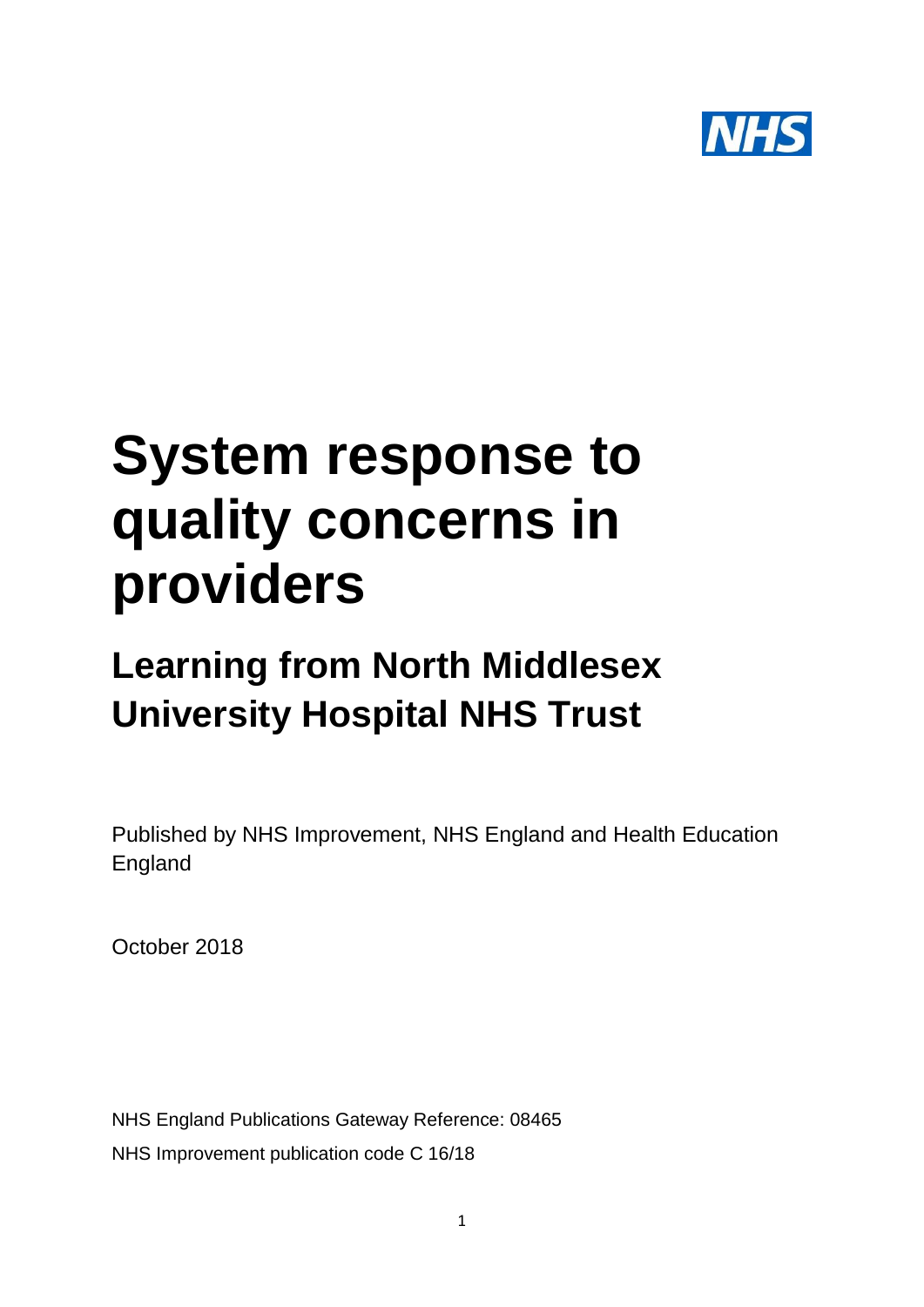# **Contents**

| 1.                                                                           |                                                                           |  |
|------------------------------------------------------------------------------|---------------------------------------------------------------------------|--|
| 2.                                                                           |                                                                           |  |
| 3.                                                                           | The learning review of the system's response to events at North Middlesex |  |
| 4.                                                                           | Setting the learning review's learnings and recommendations in the        |  |
|                                                                              |                                                                           |  |
|                                                                              |                                                                           |  |
|                                                                              |                                                                           |  |
|                                                                              |                                                                           |  |
|                                                                              |                                                                           |  |
|                                                                              |                                                                           |  |
|                                                                              |                                                                           |  |
|                                                                              |                                                                           |  |
| 5.                                                                           |                                                                           |  |
| 6.                                                                           |                                                                           |  |
|                                                                              |                                                                           |  |
| Appendix 2 - Recommendations from the learning review report  31             |                                                                           |  |
| Appendix 3 – Quality surveillance of health and care services in England  33 |                                                                           |  |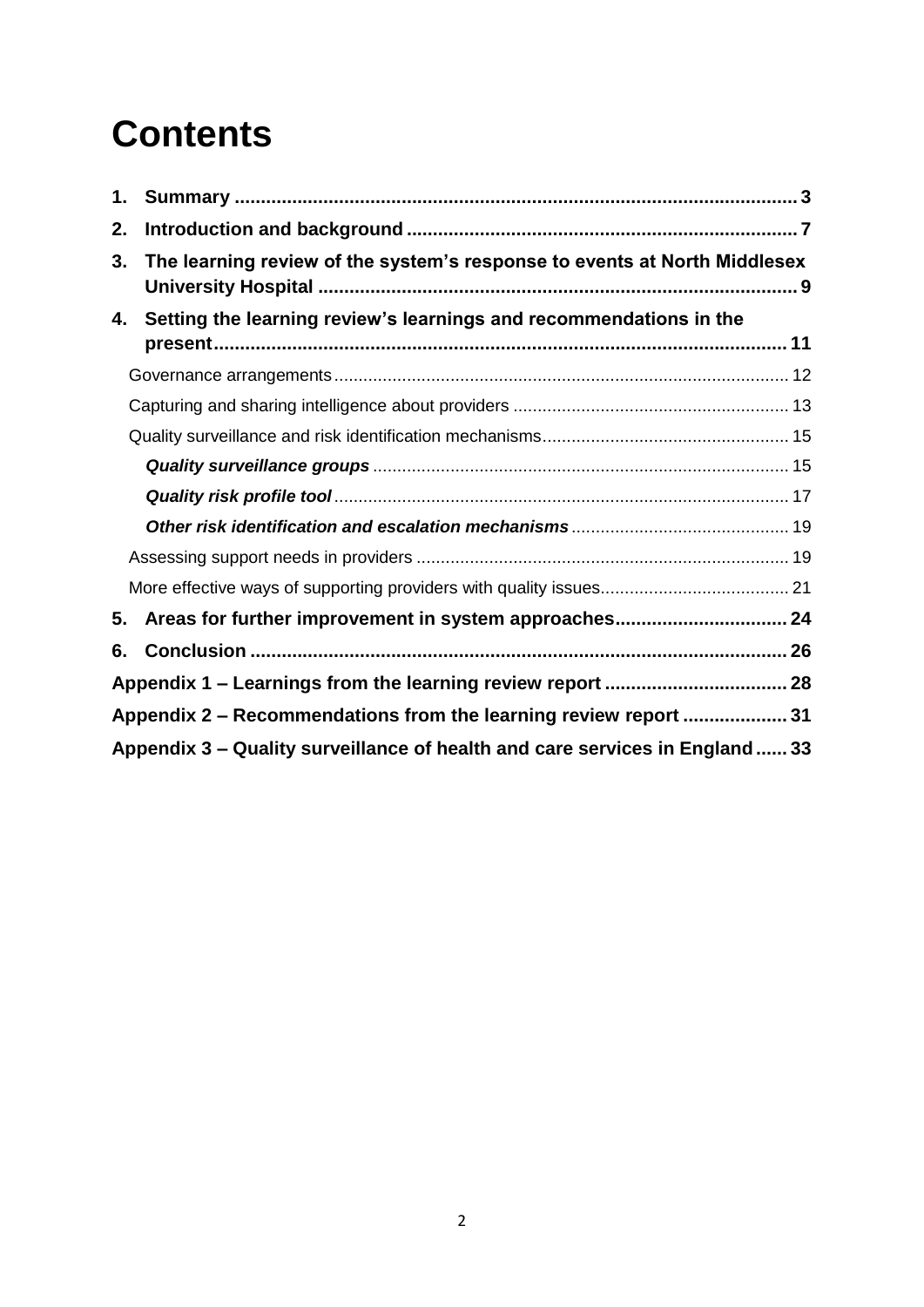# <span id="page-2-0"></span>**1. Summary**

- 1.1. This report provides a response to a learning review commissioned by NHS Improvement, NHS England and Health Education England (HEE) to consider how the system responded to concerns about poor quality of care and poor trainee experience in some areas at North Middlesex University Hospital NHS Trust (NMUH) between 2014 and 2016 (the review period). The report does not focus on the specific circumstances at NMUH during this period, but rather provides important learnings and recommendations for national arm's length bodies (ALBs) and organisations with oversight and regulation responsibilities in the healthcare system, particularly in the London region where the trust is located.
- 1.2. National and regional colleagues from NHS England, NHS Improvement and HEE, together with the Care Quality Commission (CQC) and the General Medical Council (GMC), have reflected on the learnings and recommendations from the review. This has provided an opportunity to look at current system oversight, support mechanisms and approaches, as well as generating valuable lessons and insights for the future. Although the learning review focuses on how ALBs and regulatory bodies in the London region responded to concerns at the trust, the learnings and recommendations are applicable beyond this region, so these are also considered in the context of other regions' quality surveillance and support functions.
- 1.3. The learning review was conducted at a time when the oversight and regulatory system was undergoing significant changes. These included the establishment of NHS Improvement (which has integrated Monitor, the NHS Trust Development Authority, the National Patient Safety and Healthcare Safety Investigation Branch, and the Advancing Change and Intensive Support Teams) and CQC's introduction of a new approach to inspecting and rating providers. At the time the learning review report was completed (December 2017) many actions were already underway to address the recommendations it made.
- 1.4. The way in which ALBs and regulators operate together both at national and at regional level – has changed significantly since the review period. In particular:
	- Senior quality leadership across different NHS England and NHS Improvement regions has been strengthened, including clinical leads with board-level experience and joint chief nurse appointments.
	- All regional teams have started to use, and continue to develop, risk surveillance tools, such as the quality risk profile tool, and local and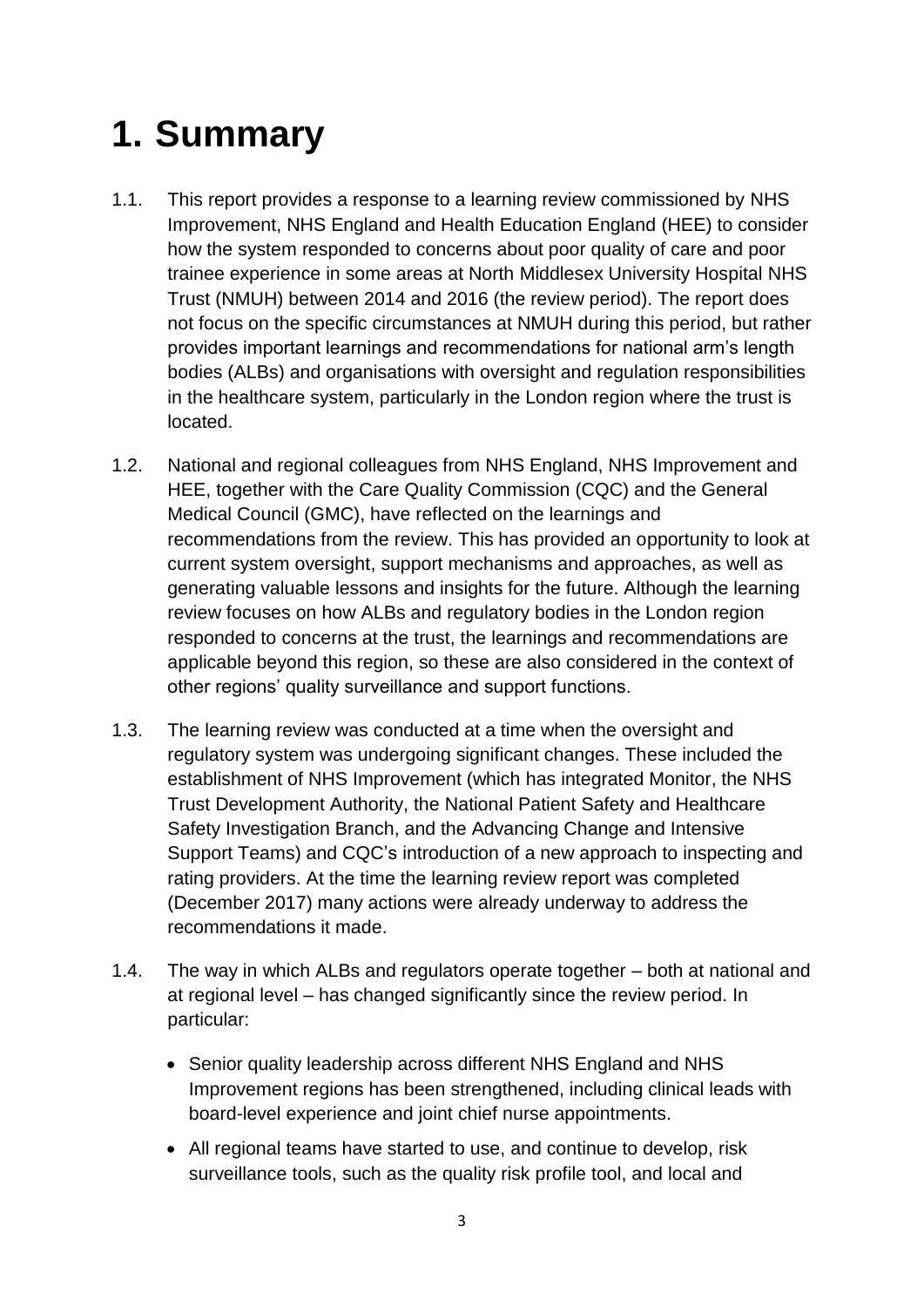regional quality surveillance groups (QSGs) to identify quality concerns, share intelligence across organisations and co-ordinate interventions to support providers.

- New forums and mechanisms have been established to share intelligence, develop aligned approaches to support trusts and exchange learning across the system, such as the Joint Strategic Oversight Group (JSOG), which convenes senior representatives from NHS Improvement, NHS England, CQC, HEE and GMC. The JSOG currently operates at national level but will soon be established across all regions.
- Building on the commitments made in *[Developing People –](https://improvement.nhs.uk/resources/developing-people-improving-care/) Improving [Care: A national framework for action on improvement and leadership](https://improvement.nhs.uk/resources/developing-people-improving-care/)  [development in NHS-funded services](https://improvement.nhs.uk/resources/developing-people-improving-care/)*, <sup>1</sup> CQC and NHS Improvement have been working together to better align and reduce overlap in their provider monitoring and regulatory approaches, particularly through the development and implementation of the **well-led framework.**<sup>2</sup>
- CQC has also been reviewing its approaches to inspecting and regulating providers. Its aim is to implement a more targeted, responsive and collaborative approach to regulation, engaging and working with other ALBs to share intelligence on risks.
- NHS Improvement has been developing approaches to better use available resources in its central and regional teams, to ensure it reflects priorities and support needs across the country, and to better gather soft intelligence about leadership and culture in providers.
- HEE has reviewed its approach to supporting providers that have failed, or are at substantial risk of failing, to meet its standards for education and training. It has developed and published a revised [quality framework](https://www.rcpe.ac.uk/sites/default/files/files/hee_quality-framework.pdf)<sup>3</sup> together with enhanced guidance and a framework for supporting providers affected by substantial quality issues.
- A joint [emerging concerns protocol](https://www.cqc.org.uk/sites/default/files/20180726_emerging-concerns-protocol.pdf)<sup>4</sup> has been developed by national organisations with provider oversight and regulation responsibilities. This provides a clear route for organisations with a role in quality of care to share information and intelligence about quality risks or cultural issues in

<sup>1</sup> <sup>1</sup> *Developing People – Improving Care: A national framework for action on improvement and leadership development in NHS-funded services*. Available at: <https://improvement.nhs.uk/resources/developing-people-improving-care/>

<sup>2</sup> Well-led framework. Available at:<https://improvement.nhs.uk/resources/well-led-framework/> <sup>3</sup> *HEE quality framework 2017-2018*. Available at:

[https://www.rcpe.ac.uk/sites/default/files/files/hee\\_quality-framework.pdf](https://www.rcpe.ac.uk/sites/default/files/files/hee_quality-framework.pdf) <sup>4</sup> *Emerging concerns protocol*. Available at:

[https://www.cqc.org.uk/sites/default/files/20180726\\_emerging-concerns-protocol.pdf](https://www.cqc.org.uk/sites/default/files/20180726_emerging-concerns-protocol.pdf)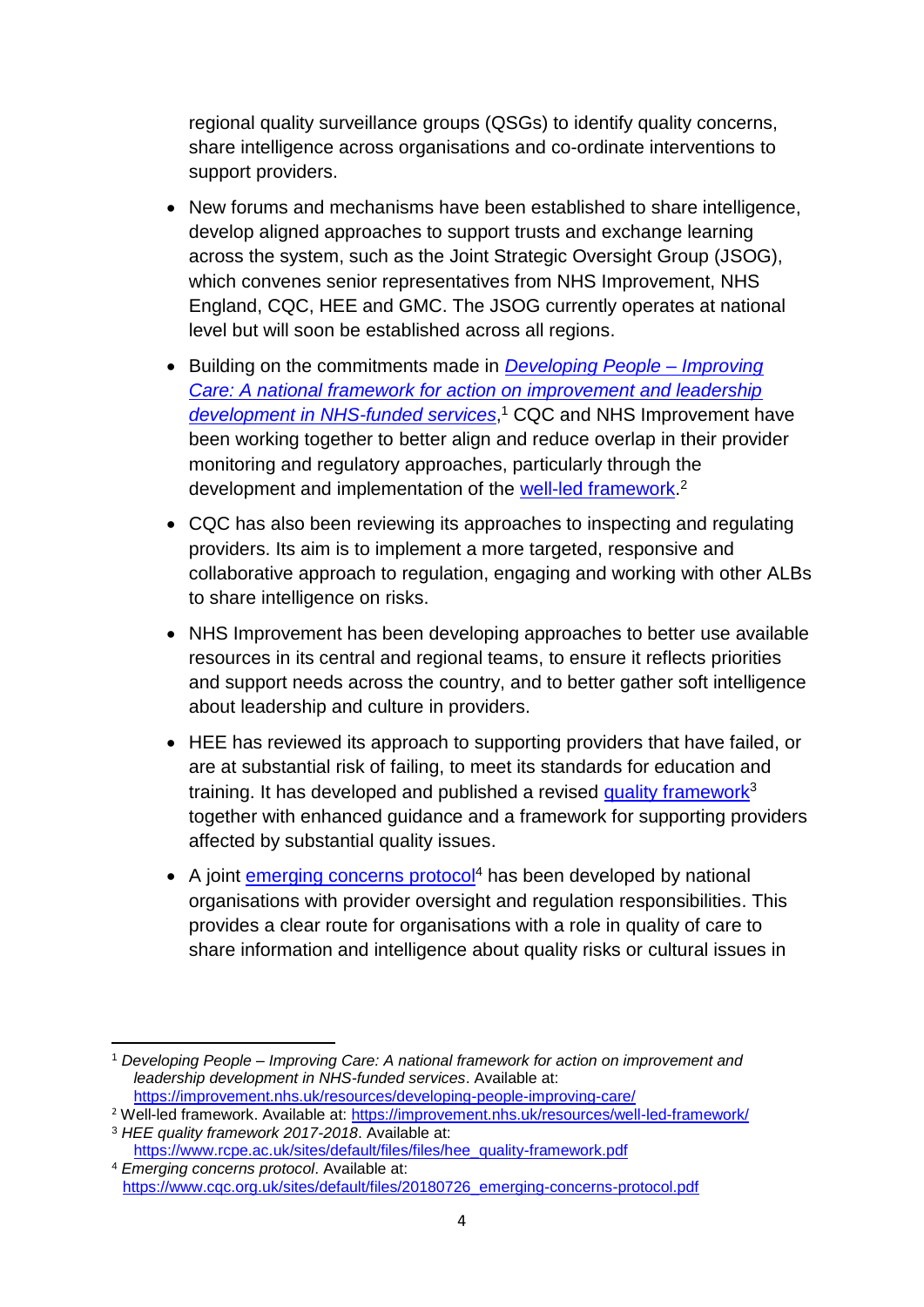health and social care settings that would not necessarily be raised through alternative formal systems.

- 1.5. National bodies are therefore confident that the system is now in a better position than during the review period to identify quality risks and concerns, and to intervene to support providers in the most appropriate and co-ordinated way to address their needs. Nevertheless, national bodies acknowledge that there is still work to do, both to support NMUH and to improve how the system might address similar situations arising in other trusts in future.
- 1.6. Although many of the issues and challenges identified at NMUH between 2014 and 2016 have been addressed since the review period, some remain. The most recent CQC inspection report of the trust describes where the trust has improved and where there are still challenges, and NHS Improvement and other national bodies continue to support the trust in its ongoing improvement journey.
- 1.7. At a national level, oversight and regulation bodies continue to work together to improve information and intelligence sharing across the system. This knowledge enables them to effectively co-ordinate oversight and support interventions in providers and to ensure a rapid, co-ordinated response to immediate challenges and pressures. In particular, these national bodies will continue to work to:
	- Streamline their interactions with providers to minimise multiple data requests and cumulative regulatory burden. This will include improving national bodies' collective knowledge of what information about providers is already available, what further information or evidence is required, and which national body is best placed to request this from providers.
	- Review approaches to monitoring leadership and cultural issues in providers, sharing intelligence about risks and concerns across the system, and identifying support needs around leadership, culture and improvement capability (particularly through regional teams).
	- Ensure the approaches to using provider quality surveillance tools such as the quality risk profile tool, QSGs and risk summits (in situations where risk is escalated) are consistent across each region. This includes ensuring there are robust processes for implementing actions resulting from QSGs and risk summits.
	- Ensure effective and co-ordinated communication approaches and consistent handling of messages to stakeholders where national bodies intervene to support providers with quality issues.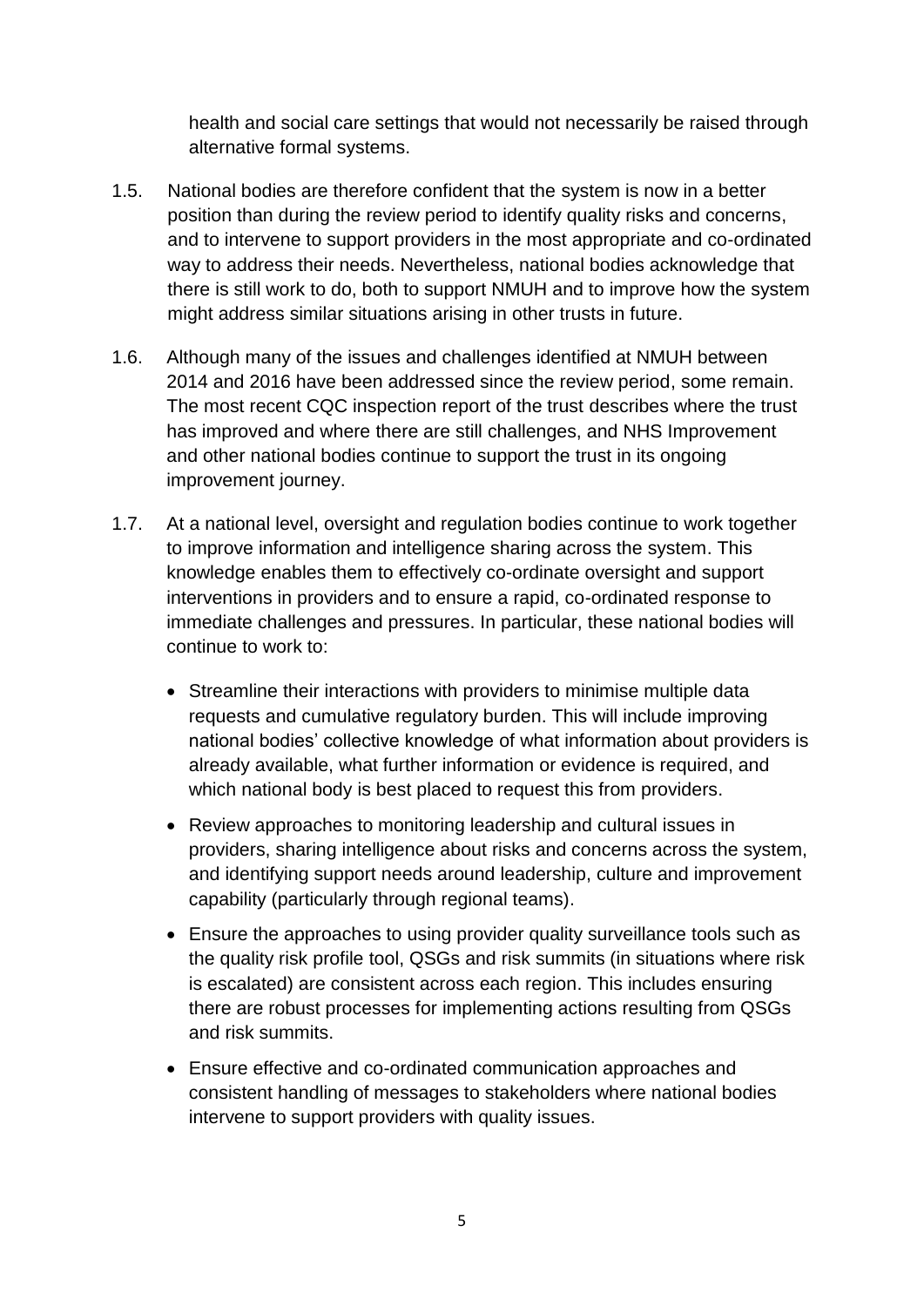1.8. The planned new operating model for joint working between NHS England and NHS Improvement will also help ensure that these national bodies interact with providers in a more co-ordinated and effective way. It provides an opportunity to align national and regional oversight and support, ensuring commissioners and providers receive consistent messages and have a single point of contact for both national bodies at a regional level.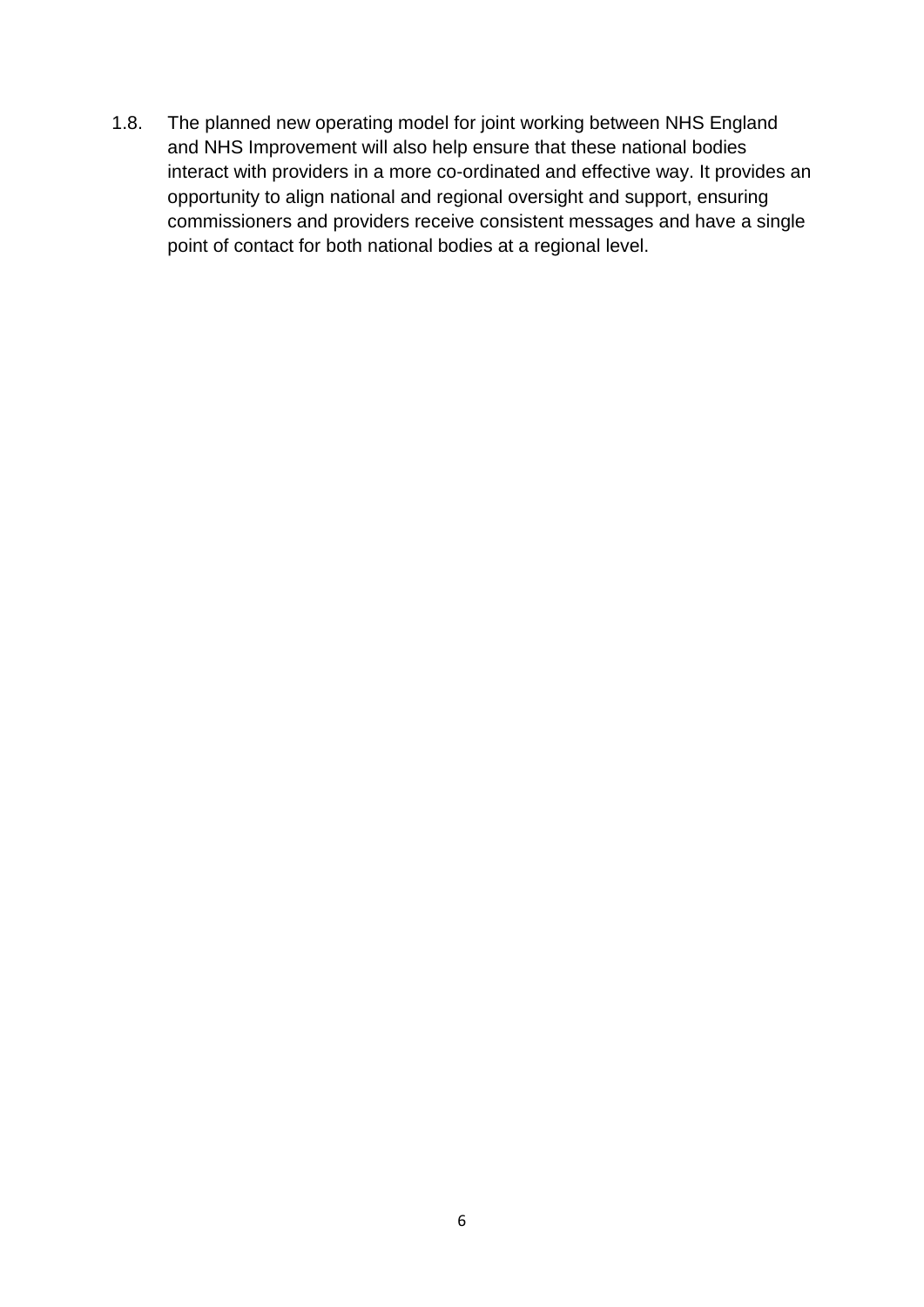### <span id="page-6-0"></span>**2. Introduction and background**

- 2.1. Between 2014 and 2016 North Middlesex University Hospital NHS Trust (NMUH) experienced significant quality challenges about which regulatory and oversight bodies and other healthcare organisations across the system had concerns. There were known reports and intelligence (eg from the Care Quality Commission's (CQC) Intelligent Monitoring) across the system about:
	- poor quality of care and outcomes in some areas (eg higher than expected mortality rates)
	- low patient satisfaction with services (as measured by CQC's patient surveys and the A&E Friends and Family Test)
	- poor trainee experience (as reported by the General Medical Council's (GMC) [national training survey\)](https://www.gmc-uk.org/education/how-we-quality-assure/national-training-surveys/national-training-surveys-reports),<sup>5</sup> particularly in anaesthetics and A&E.
- 2.2. In response to these concerns, the bodies responsible for overseeing the trust began additional monitoring and implementing support interventions. Actions included risk summits, $6$  unannounced CQC inspections of the trust's emergency department, Health Education England (HEE)/GMC meetings with trainees at the hospital and bespoke external clinical support from NHS England.
- 2.3. System leaders involved in overseeing and supporting the trust identified an opportunity to assess the speed and effectiveness of their combined response. NHS Improvement, NHS England and HEE were therefore keen to ensure that lessons could be learned for the future and in March 2017 commissioned a learning review from Deloitte to help the system understand:
	- a) how the bodies responded to quality, leadership and cultural concerns at NMUH during the period June 2014 to August 2016
	- b) whether the way they responded provides valuable lessons to inform how arm's length bodies (ALBs) and regulatory organisations work together to support challenged providers.
- 2.4. It was not intended that the learning review would revisit issues experienced at the trust itself. As such, the recommendations are directed at ALBs and regulatory organisations, not the trust.

<sup>1</sup> <sup>5</sup> National training survey. Available at: [https://www.gmc-uk.org/education/how-we-quality](https://www.gmc-uk.org/education/how-we-quality-assure/national-training-surveys/national-training-surveys-reports)[assure/national-training-surveys/national-training-surveys-reports](https://www.gmc-uk.org/education/how-we-quality-assure/national-training-surveys/national-training-surveys-reports)

 $6$  Risk summits are a process that can be triggered by QSGs if 'serious, specific risk to quality' is identified, including where quick action is needed to protect patients or staff. Risk summits are the highest level of QSG surveillance and they are usually triggered by local QSGs.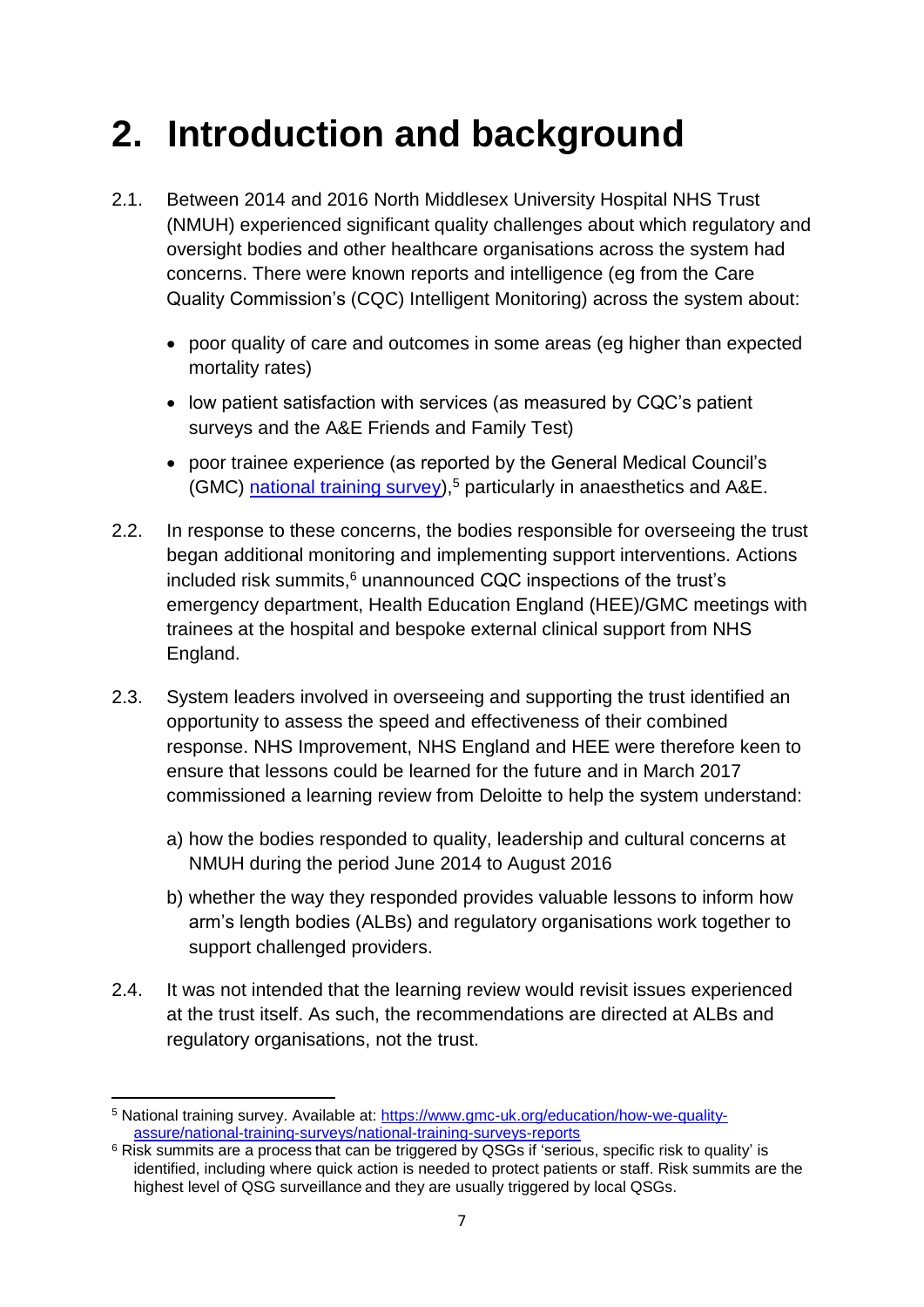- 2.5. The final learning review report, received by NHS Improvement, NHS England and HEE in December 2017, set out 12 key learning points (see [Appendix 1\)](#page-27-0) and 14 corresponding recommendations (see [Appendix 2\)](#page-30-0). These focused on:
	- how ALBs, regulators and commissioners responded to concerns about leadership and service quality in the trust
	- the effectiveness of key system forums in addressing these concerns
	- the ways in which relevant intelligence about the situation was gathered and used
	- the clarity of roles and responsibilities across the various organisations involved.
- 2.6. NHS Improvement, NHS England and HEE, along with colleagues in the wider system, have together considered and reflected on the findings and recommendations from the learning review. These organisations share the view that the way in which ALBs and regulators operate together has changed significantly since the review period. This corresponded to the time when NHS Improvement was being formed, relationships between the national NHS bodies were still being established, and CQC was introducing a new approach to inspecting and rating providers.
- 2.7. At the time the learning review report was submitted in December 2017 actions were already underway to address many of the recommendations. Building on these, colleagues have jointly reviewed current approaches to responding to concerns about providers' service quality and reflected on where there is still work to do to improve how the system acts in similar situations in future.
- 2.8. This report is a joint response from NHS Improvement, NHS England and HEE to the learnings and recommendations identified in the learning review. It discusses opportunities to further improve the system's approaches to overseeing and supporting providers with quality challenges. It also incorporates reflections from CQC and GMC: both were involved in the response process but did not formally commission the learning review. The reflections in this report relate predominantly to circumstances in the NHS London region, but the learnings and the changes across the system have applicability beyond London. Colleagues in other regions have therefore been involved and national and regional intelligence has been included where relevant.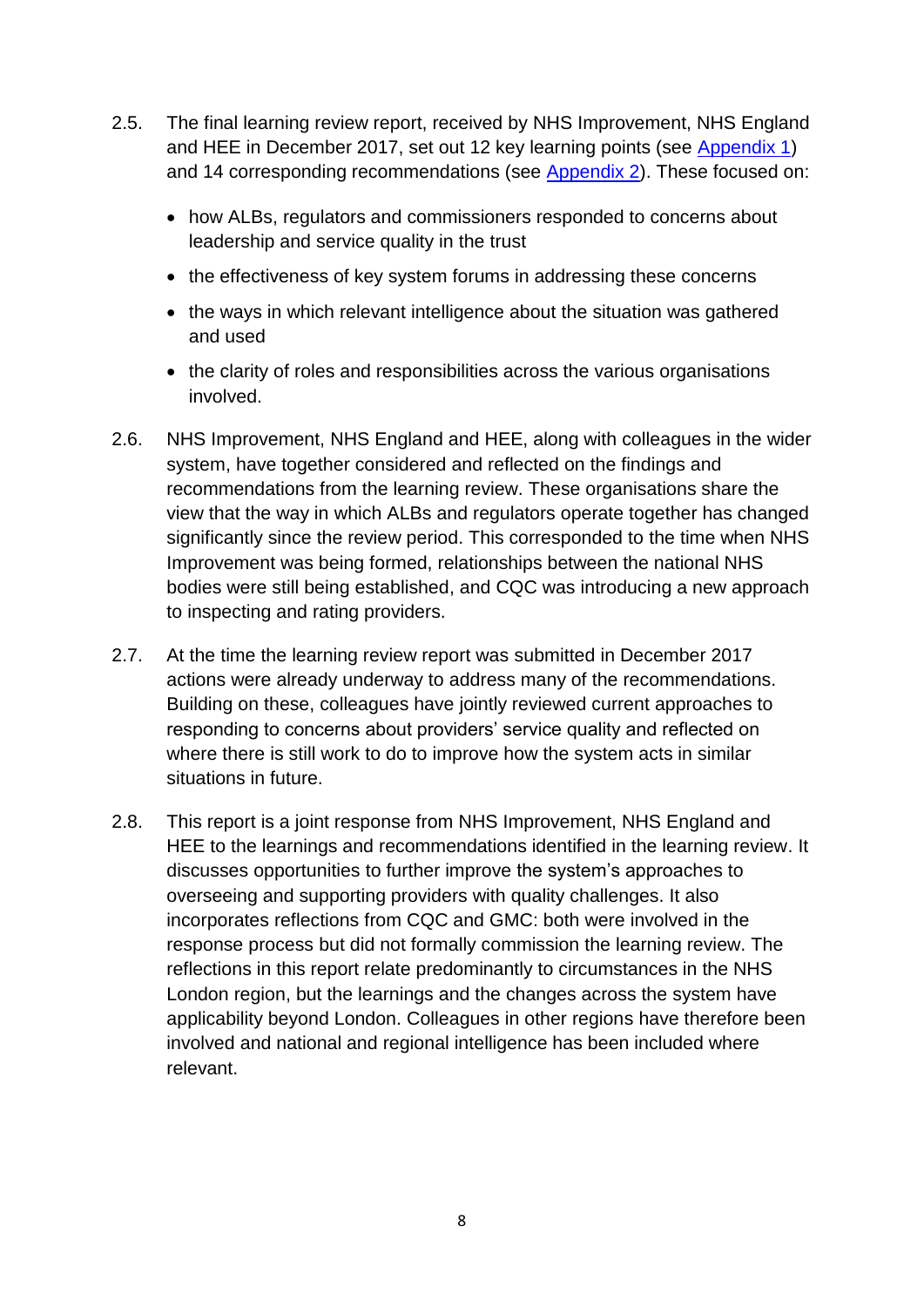### <span id="page-8-0"></span>**3. The learning review of the system's response to events at North Middlesex University Hospital**

- 3.1. Deloitte's approach to the learning review consisted of reviewing documentation from key forums held during the relevant period and conducting interviews with individual stakeholders from organisations involved in overseeing and supporting NMUH during that time. The organisations were: CQC, NHS Enfield Clinical Commissioning Group (CCG), Enfield Council, GMC, NHS Haringey CCG, Haringey Council, Healthwatch Enfield, HEE, NHS England, NHS Improvement, NMUH, the Royal College of Emergency Medicine (RCEM) and the Royal Free London NHS Foundation Trust.<sup>7</sup>
- 3.2. The learning review report was designed to be "developmental in nature with a view to identifying learnings for the future rather than apportioning blame for the past". It sought to answer the following questions:
	- What key pieces of available data or information were the best indicators of the underlying issues at NMUH, including soft intelligence? Could any other information have been collected and provided strong evidence on which to act earlier?
	- Were the monitoring mechanisms used by NHS England and NHS Improvement sufficiently robust to identify the emerging issues in the NMUH emergency department and/or issues with Haringey CCG's oversight of NMUH? How could these mechanisms be improved?
	- Are there any indicators which can be used in future to predict or ascertain whether a trust has enough capability and resource to address the situation?
	- Were mechanisms (such as risk summits) to co-ordinate a response across the system effective?
	- What interventions were the most effective in driving improvement? What interventions were less effective or counterproductive?
	- What key enablers to an effective response should be installed as a priority in similar situations?

<sup>1</sup> 7 In September 2017 NMUH joined the Royal Free London (RFL) group as its first clinical partner. The two trusts had already been working closely for two years to develop consistent approaches to designing and delivering care, sharing expertise and improving standards of care. Under the partnership, NMUH kept its own board, but Sir David Sloman, RFL Group Chief Executive, became accountable officer at NMUH.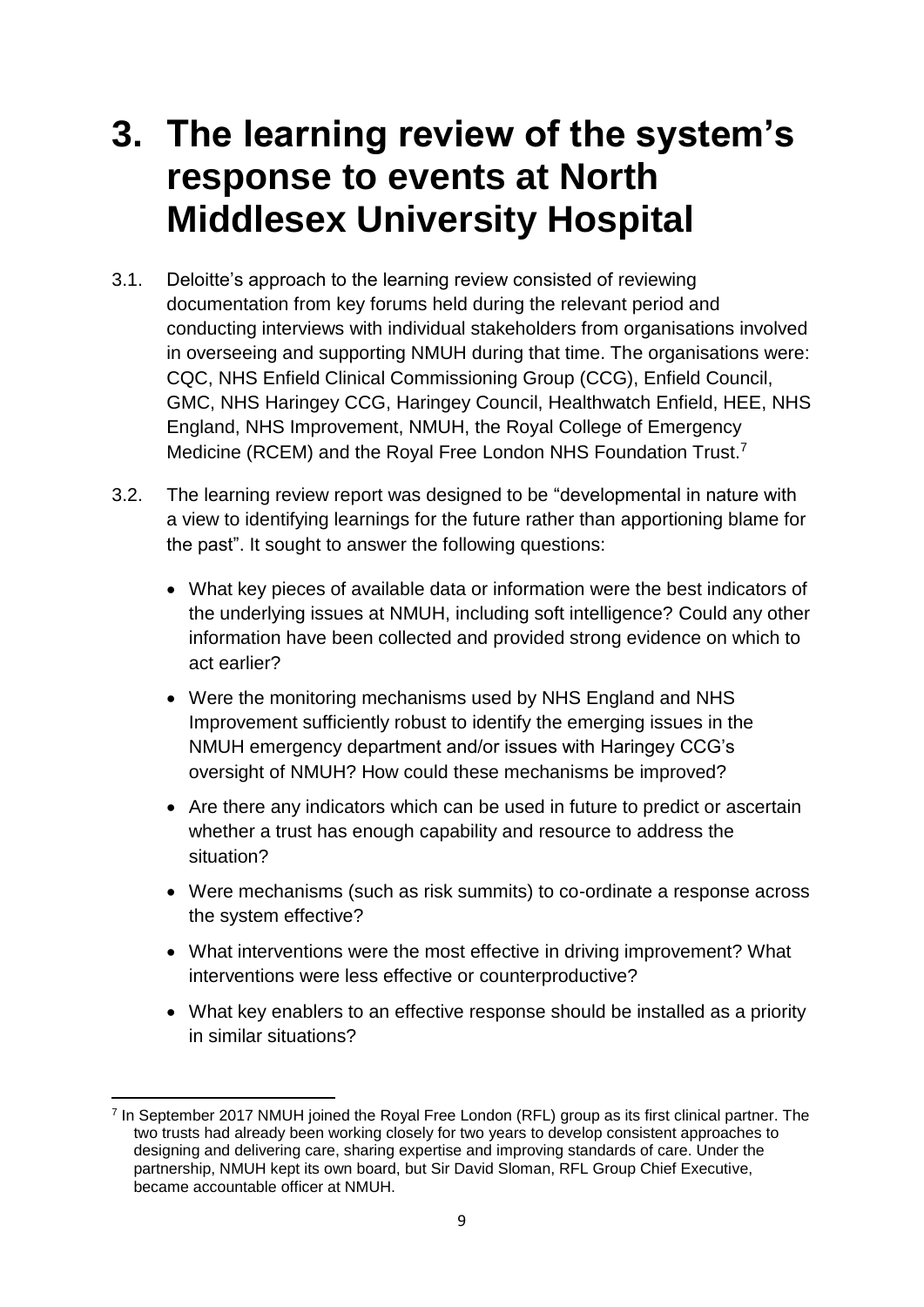- How can NHS Improvement and NHS England identify situations that require more proactive/collaborative intensive communications handling?
- How can communications teams in different organisations work more effectively together to ensure co-ordinated handling of messages to stakeholders?
- How can the system engage better with stakeholders including politicians, patient representatives and the public? Is the current balance of transparency appropriate?
- 3.3. The learnings and recommendations from the learning review are given in Appendices 1 and 2. The complete [learning review](https://improvement.nhs.uk/news-alerts/nmuh-learning-review) report is published separately.
- 3.4. The organisations to which the recommendations are addressed acknowledge the issues and challenges highlighted in the learning review. They have worked, and continue to work, together to collectively reflect on progress made and further actions needed across the system. They recognise that some of the learning review recommendations may not accurately reflect current system roles and responsibilities but have carefully considered and responded to all the recommendations collectively rather than individually.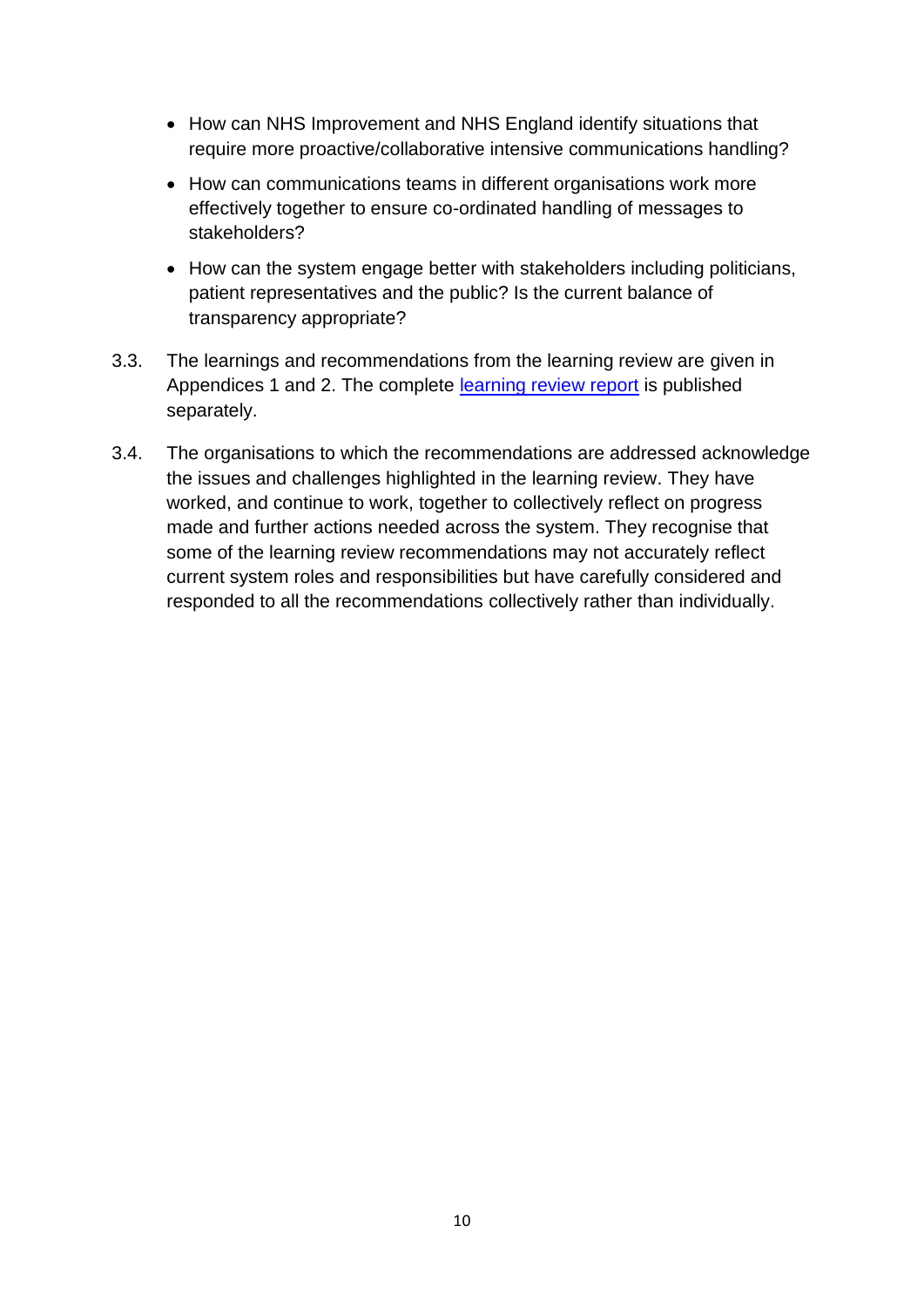### <span id="page-10-0"></span>**4. Setting the learning review's learnings and recommendations in the present**

NHS Improvement, NHS England, HEE, CQC and GMC have jointly considered the learning review findings and recommendations, and reflected on the system's approach to overseeing and supporting providers. These organisations share a collective view that the way they operate together has improved significantly since the review period.

These organisations agree there is further scope to develop a more co-ordinated and effective approach to overseeing and supporting providers, and are continuously identifying opportunities to improve their joint response to challenged providers.

- 4.1. Some recommendations in the learning review refer to the ability of national organisations to carry out their provider oversight and support roles effectively. In particular, the learning review challenged aspects of the operating model in place during the review period, including the:
	- level of resources available across organisations in the system, nationally and in the London region more specifically, to support challenged providers to address quality issues, and how these are deployed
	- ability of ALBs and regulators to monitor provider performance across multiple areas, gather intelligence, identify concerns and act on these in a joined-up way
	- mechanisms for dealing with serious concerns about the quality of medical trainees' training experience
	- clarity of roles and responsibilities in ALBs at regional and national level, and how this affects their ability to work together effectively.
- 4.2. The learning review acknowledges that at the time the report was submitted (December 2017) actions had already started to fully or partially address many of the recommendations. On that basis, the London region representatives from the learning review's commissioning organisations focused on how the recommendations can inform next steps, building on developments since the review period. NHS Improvement, NHS England, HEE, CQC and GMC have reflected that since the review period: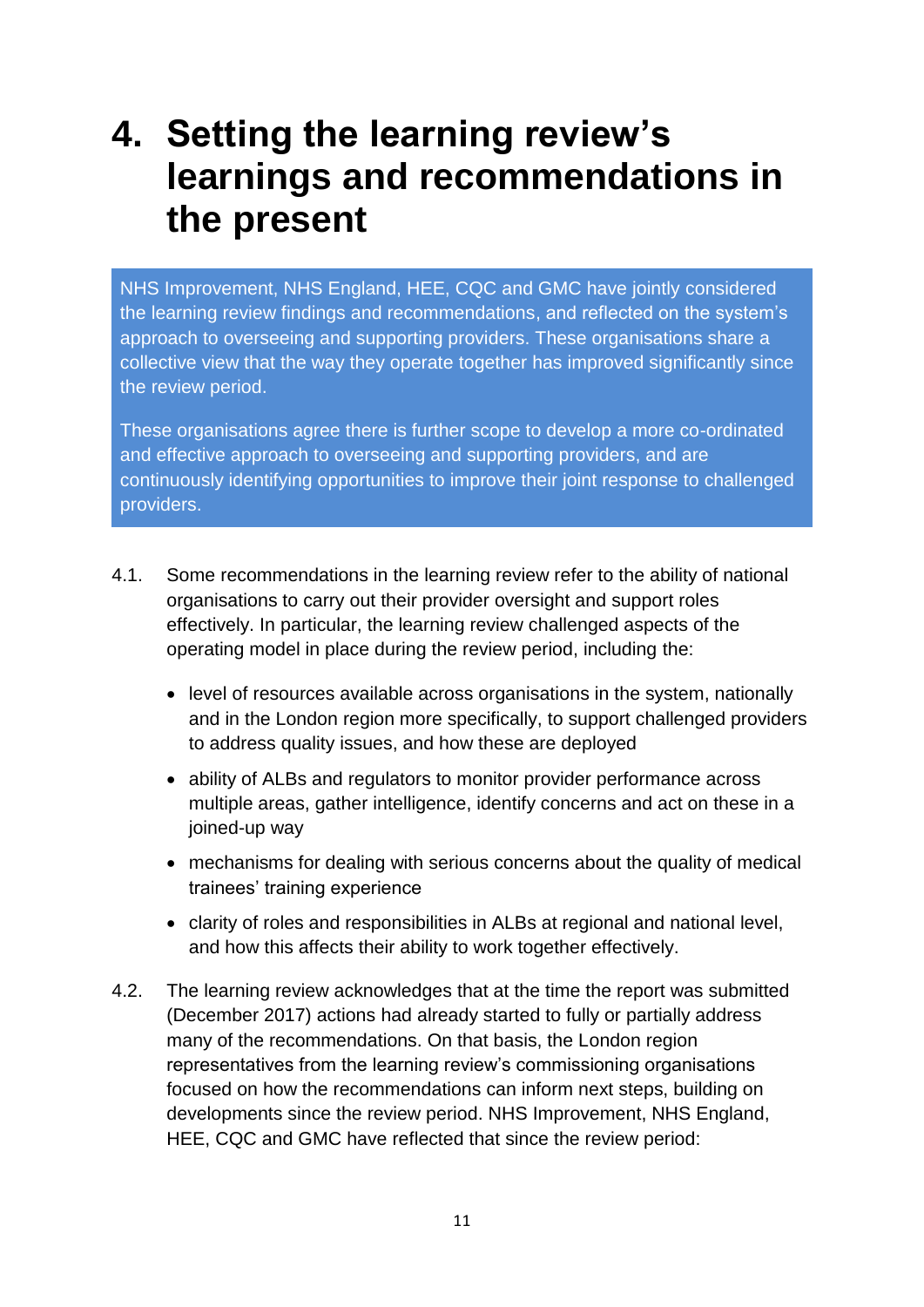- Organisational and system approaches to quality oversight, monitoring and information sharing have improved, with strengthened support resources and new and revised mechanisms for sharing intelligence.
- Relationships with providers have matured. Learning from the situation at NMUH was used in the response to subsequent quality concerns at the trust in late 2017, and in other recent work with challenged providers in the region that has required a rapid, co-ordinated system approach. One example of this is the use of the quality risk profile tool (see paragraph 4.24) across other challenged providers, which allows a more cohesive approach to quality surveillance.
- 4.3. The next section is NHS Improvement's, NHS England's and HEE's response to the key themes of the learning review recommendations rather than to each individual recommendation, as there is considerable overlap between them.

#### <span id="page-11-0"></span>**Governance arrangements**

- 4.4. One recommendation reflects on whether organisations with responsibilities for trust oversight allocate sufficient resources to supporting challenged providers in tackling structural issues.
- 4.5. As the body with lead responsibility for directly overseeing and supporting NHS trusts and NHS foundation trusts, NHS Improvement has significantly developed the ways in which regional teams work and how they are resourced to support trusts since the review period. The organisation's approaches to provider oversight across the quality, governance and finance domains are now more aligned and, combined with improved partnership working, enable regional teams to intervene when there are concerns about key quality indicators (although these may not be detailed enough to expose routine quality issues). NHS Improvement continues to strengthen the capacity of its regional teams to better diagnose and respond to challenging issues within trusts.
- 4.6. NHS Improvement oversees and supports providers through its central teams, and both NHS Improvement and NHS England provide support more directly through their regional teams, which currently cover five geographical areas: North, Midlands and East, London, South East and South West. All NHS Improvement regional teams have the same aims and responsibilities in managing relationships with providers, assessing and diagnosing issues, and supporting improvement. However, they vary somewhat in how they are structured and operate in practice. For example, the South East and South West regions already operate jointly across both organisations and run joint executive level meetings.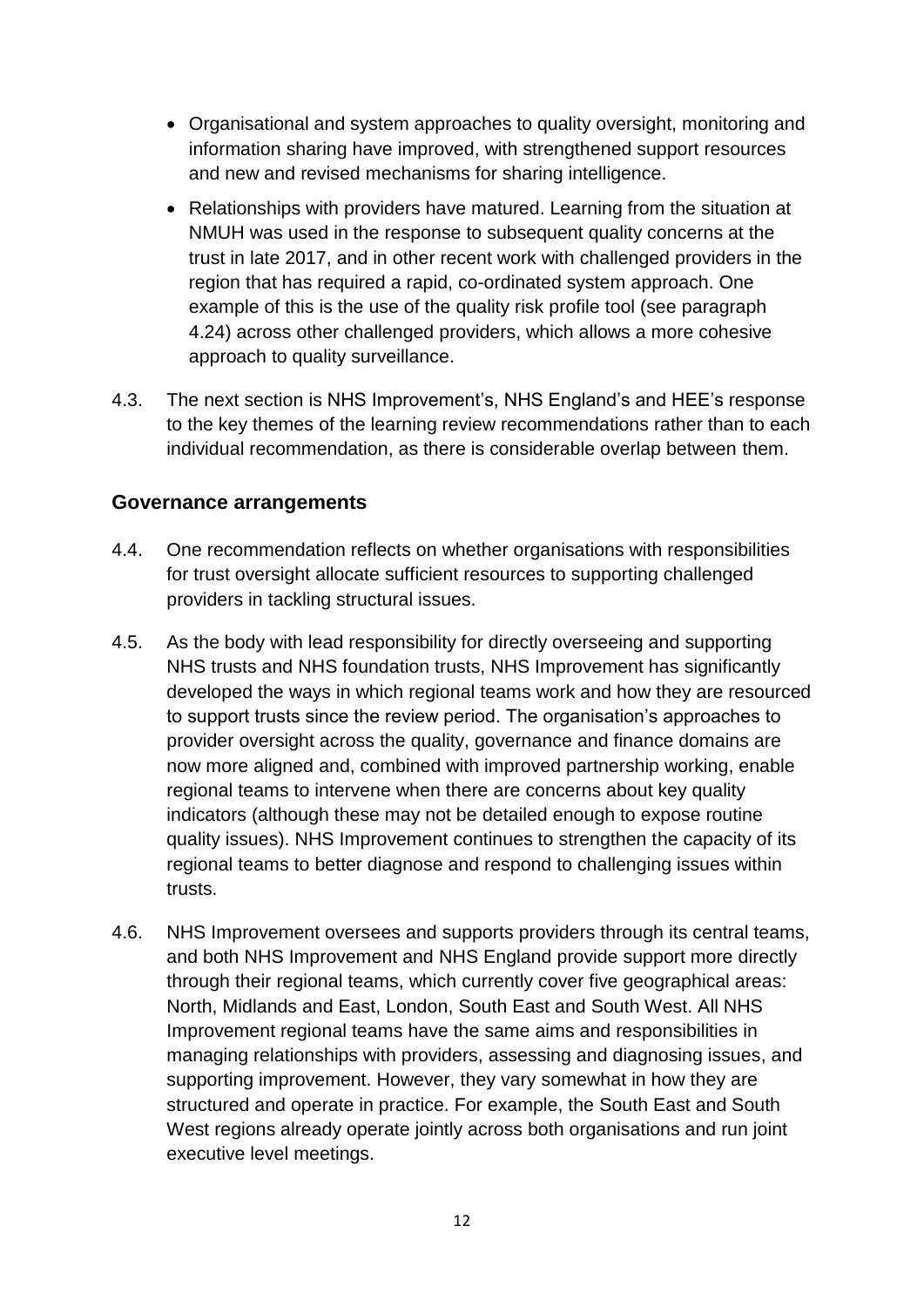- 4.7. In the NHS Improvement London regional team specifically, senior leadership of its quality team has been strengthened since the review period, with both a regional chief nurse and a medical director now in post. Senior clinicians with board-level experience have also been appointed to the regional team. In a commitment to enhance system leadership and partnership working, the London regional chief nurse is a joint appointment across NHS England and NHS Improvement, an approach replicated in the North and both South regional teams. In the North region, in addition to the jointly appointed regional nurse director, there are other integrated roles, such as a joint infection control lead between NHS England and NHS Improvement for an individual trust, and a joint post between NHS England and NHS Digital.
- 4.8. The approach to cross-organisational appointments is not yet standardised across regions, but NHS Improvement and NHS England are developing a joint operating model that will facilitate standardisation of processes and integrated working at a national and regional level. A single regional director will be appointed jointly by NHS England and NHS Improvement in each of the seven new regional geographies. Each region will have an integrated team responsible for overseeing and supporting both commissioners and providers, ensuring a single view of performance and outcomes in their area and a system-wide approach to improvement and intervention.
- 4.9. A system-wide communications group was established in 2018 as part of the system response to events at NMUH. The group was led by NHS Improvement and included NHS England, HEE, CQC, GMC, the local CCG, NMUH and the Royal Free London NHS Foundation Trust. It focused on establishing a memorandum of understanding to ensure consistent messaging from all system partners regarding issues at the trust. This group has provided a template for future system communications groups to use in similar circumstances.

#### <span id="page-12-0"></span>**Capturing and sharing intelligence about providers**

- 4.10. One of the main concerns originally highlighted at NMUH was the poor experience of junior doctors at the trust. The learning review recommendations raise challenges around the system's effectiveness in sharing information about this issue across organisations and responding to these concerns. In particular, the learning review recommends that CQC and NHS Improvement better incorporate intelligence from HEE and GMC in their monitoring processes.
- 4.11. There is a commitment nationally to ensure that issues raised by GMC and HEE are considered and several mechanisms currently enable information sharing across organisations. One of these is the Joint Strategic Oversight Group (JSOG), set up in May 2017. This is a group of senior representatives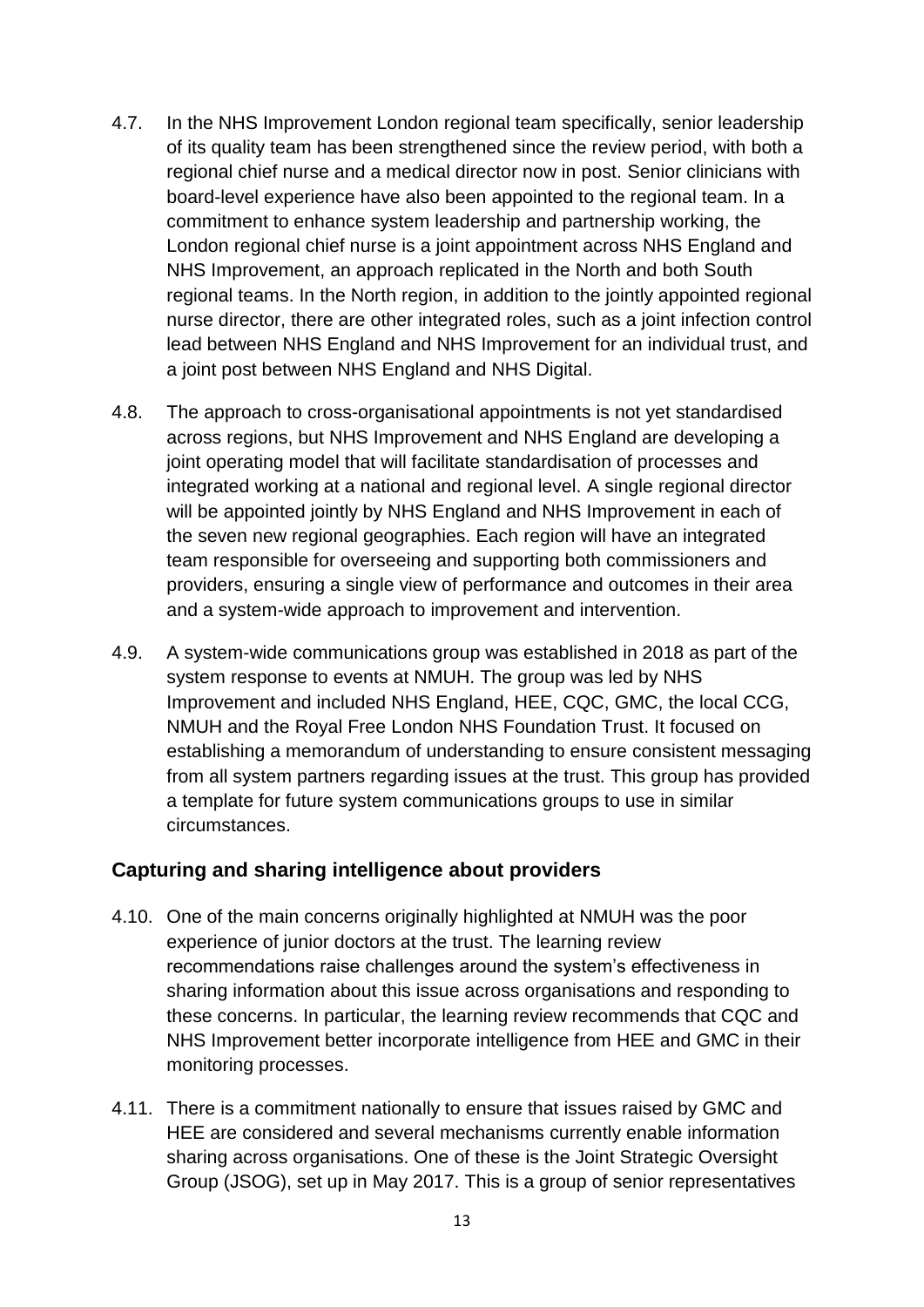from NHS Improvement, NHS England, CQC, HEE and GMC who meet every two months to:

- develop and agree an aligned and consistent approach to joint working to ensure timely and appropriate intervention and support for trusts in special measures<sup>8</sup> for quality reasons and for challenged trusts
- exchange learning, intelligence and information to aid future improvement, particularly in providing support and interventions for trusts with significant quality issues.
- 4.12. One area where JSOG members regularly share intelligence is the quality of education and training and service provision. This allows HEE and GMC to highlight and discuss any concerns with other regulators and ALBs for a concerted response. Additionally, HEE regularly shares information with partner organisations through local and regional quality surveillance groups  $(QSGs)^9$  and local networks and relationships. In addition to JSOG meetings, medical directors at NHS Improvement have quarterly meetings with GMC. These are another opportunity to raise concerns about providers and trainee experience.
- 4.13. Within regional teams there are additional mechanisms for sharing information and data. For example, the NHS Improvement Midlands and East regional team uses an intelligence dashboard – including monthly quality metrics on mortality, CQC ratings and Single Oversight Framework (SOF) intelligence – to identify where providers may have quality issues. This team is exploring how best to incorporate soft intelligence (eg results from trainee surveys and staff experience data), including from other organisations such as GMC, into the dashboard, and how it can best share information with regional teams in other organisations. The South East and South West regional teams in NHS Improvement and NHS England (which have been working in an integrated way since autumn 2017 as a precursor to the joint working arrangements being planned across all regions) use a similar quality dashboard to share relevant information and data.
- 4.14. One recommendation focuses on CQC's monitoring system and its ability to capture material intelligence about providers. In 2017 CQC implemented its [Insight](https://www.cqc.org.uk/location/1-2650278775) trust monitoring model,<sup>10</sup> which provides intelligence about trusts based on a range of metrics. It gathers comprehensive information about

1

<sup>8</sup> **Special measures** are a set of interventions designed to remedy a trust's problems within a reasonable timeframe. They apply when NHS trusts and foundation trusts have serious problems and there are concerns that the existing leadership cannot make the necessary improvements without support. Trusts may be placed in special measures as a result of serious failures in quality of care and/or serious financial problems [\(CQC, NHS Improvement 2017\)](https://improvement.nhs.uk/documents/2158/special_measures_guide_quality_dec2017.pdf). **Challenged providers** are providers deemed to be at risk of entering special measures for quality reasons.

<sup>&</sup>lt;sup>9</sup> See paragraphs 4.17 to 4.21 below.

<sup>10</sup> *CQC Insight*. Available at:<https://www.cqc.org.uk/location/1-2650278775>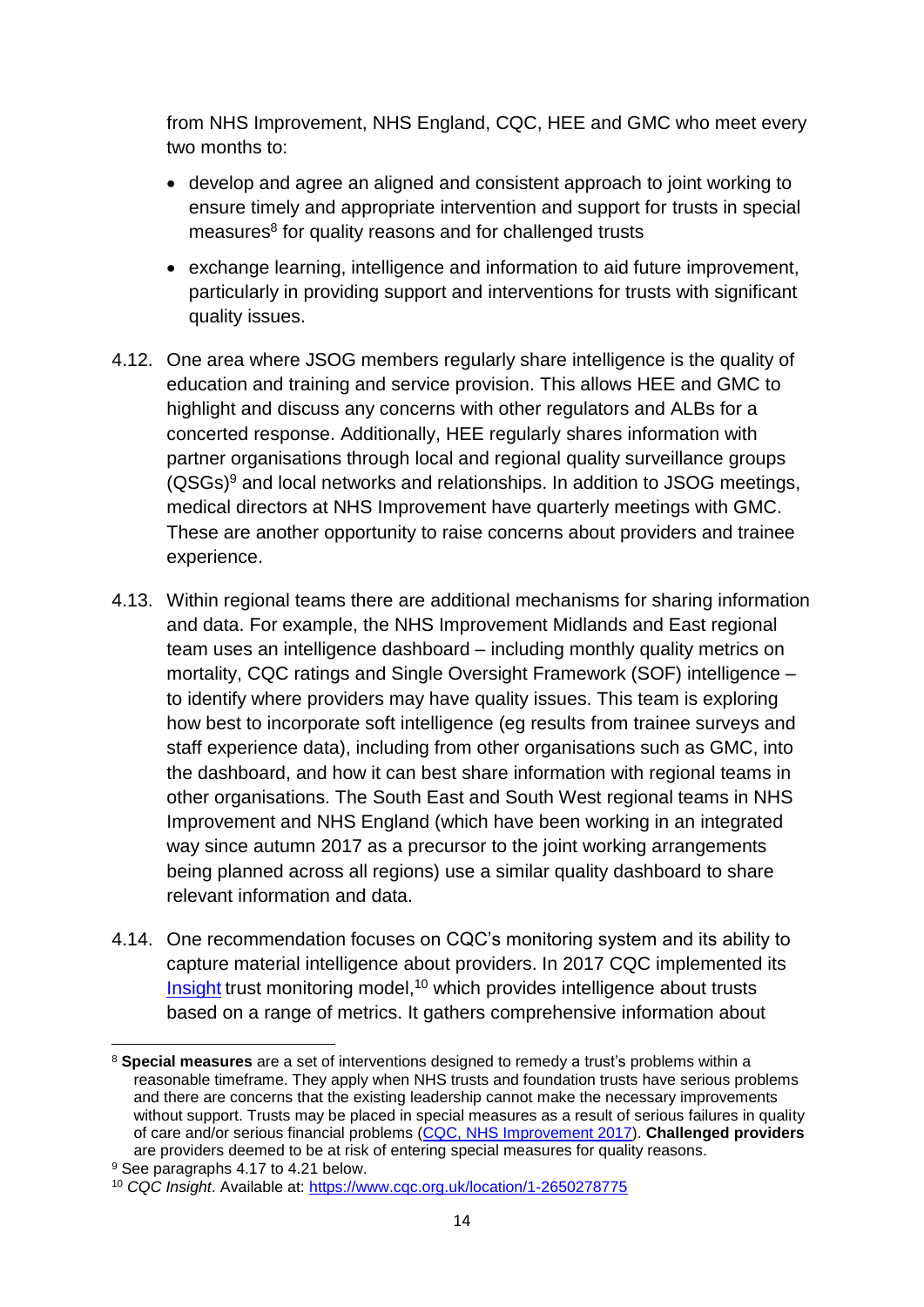providers in one place, including: contextual information about activity, staffing and finances; overview of CQC ratings and performance monitoring indicators (including benchmarking against other organisations); and data from national surveys, incident reports, mortality ratios and outliers. CQC uses Insight to monitor the quality of care that trusts provide, and to decide when to inspect a provider and which services to inspect. The monitoring reports are shared with trusts and with NHS England, NHS Improvement, CCGs and Healthwatch.

- 4.15. Overall, ALBs are confident that information sharing across national bodies and by trusts has improved since the learning review period, and that more effective early warning mechanisms are now in place. National bodies also continue to develop a common understanding of what information and evidence provide an appropriate level of assurance, and how this is collated and shared across ALBs to ensure they maintain an overview of providers' performance and support needs.
- 4.16. Additionally, there is ongoing work to identify and eliminate duplication of data requests and monitoring. NHS Improvement, NHS England and CQC have streamlined their interaction with providers to collect data once wherever possible; share information received where requests overlap; and minimise data collection where data needs are separate. For example, the Midlands and East region uses a memorandum of understanding between any organisations requiring compliance actions from the same trust to ensure that ALB statutory duties are met for individual providers that are persistently challenged. Using one set of actions and requesting one set of information ensures that the metrics are reported in a single board report.

#### <span id="page-14-0"></span>**Quality surveillance and risk identification mechanisms**

#### <span id="page-14-1"></span>*Quality surveillance groups*

- 4.17. Some of the recommendations suggest the need to review the format and effectiveness of risk summits and QSGs as mechanisms to survey provider quality of care. QSGs are a key mechanism for information sharing and quality surveillance across the system. They bring together different parts of the health and care system across a healthcare economy to:
	- share intelligence gathered through performance monitoring, commissioning and regulatory activities about risks to quality
	- identify these risks as early as possible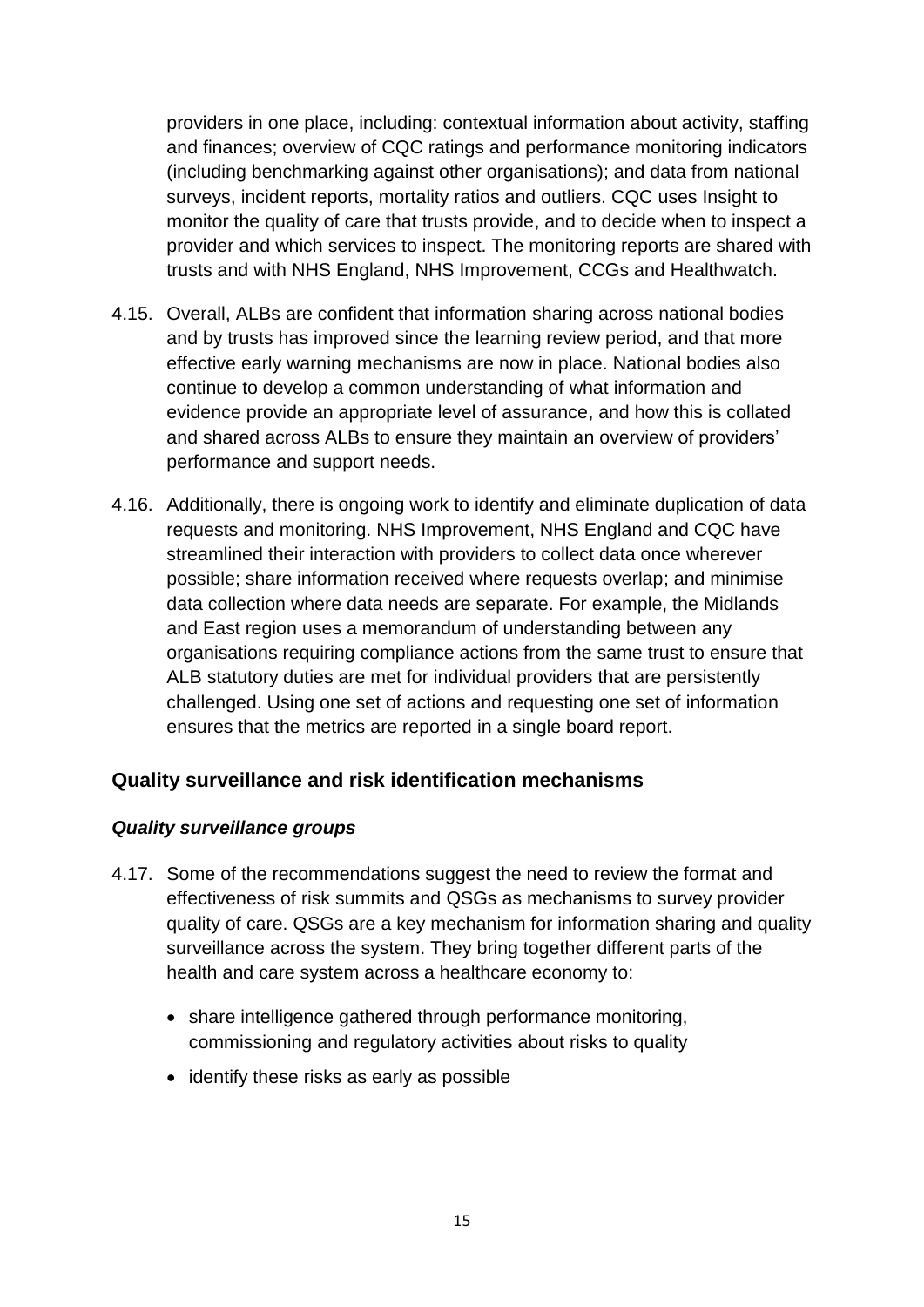- ensure that action taken to mitigate existing risks is aligned and coordinated.<sup>11</sup>
- 4.18. QSGs take place at regional (four regions) and local (28 localities) level (see [Appendix 3\)](#page-32-0). Representation on QSGs comprises NHS England, CCGs, CQC, NHS Improvement, relevant local authorities, Public Health England (PHE), HEE and the relevant local Healthwatch. Regional QSGs also include representatives from GMC and the Nursing and Midwifery Council (NMC). These groups enable shared oversight of challenged systems or organisations and collective agreement on the most appropriate system response when a risk is identified. This is the forum where the need for a focused CQC inspection, for example, could be discussed.
- 4.19. While QSGs are a consistent feature across all regions, their boundaries, membership and way they work in each region can vary to reflect local circumstances. For example, in the North region each of the five sub-regional directors of nursing routinely meets CQC to share intelligence in the context of local QSGs, and this then feeds into a single regional QSG. Similar local conversations take place in the London region. They facilitate communication between the regions and CQC about providers, and enable CQC to respond to concerns raised by intervening in specific providers where necessary.
- 4.20. In 2017 the National Quality Board (NQB) issued revised guidance about national expectations on the management and running of QSGs and risk summits.<sup>11</sup> The review was led by a working group that included representatives from CQC, HEE, Healthwatch England, NHS England, NHS Improvement, PHE, GMC, NMC, the Local Government Association (LGA) and the Association of Directors of Adult Social Services. The guidance also builds on the *[Shared commitment to quality](https://www.england.nhs.uk/wp-content/uploads/2016/12/nqb-shared-commitment-frmwrk.pdf)* framework.<sup>12</sup> published by the NQB in 2016, which provides a nationally agreed definition of quality across the NHS, public health and social care.
- 4.21. In London, a workshop was held in October 2017 to discuss how to ensure that future risk summits comply with the NQB guidance. A process is in place for senior representatives from all relevant ALBs and CCGs to share information ahead of any decision to hold a risk summit (which is the highest level of risk escalation). This includes:
	- Local information-sharing meetings, where ALBs, the relevant CCGs and other relevant system stakeholders (eg GMC, NMC) can discuss problems

<sup>1</sup> <sup>11</sup> National Quality Board (2017) *Quality surveillance groups: National guidance*. Available at: [https://www.england.nhs.uk/wp-content/uploads/2017/07/quality-surveillance-groups-guidance](https://www.england.nhs.uk/wp-content/uploads/2017/07/quality-surveillance-groups-guidance-july-2017.pdf)[july-2017.pdf](https://www.england.nhs.uk/wp-content/uploads/2017/07/quality-surveillance-groups-guidance-july-2017.pdf)

<sup>12</sup> *Shared commitment to quality*. Available at: [https://www.england.nhs.uk/wp](https://www.england.nhs.uk/wp-content/uploads/2016/12/nqb-shared-commitment-frmwrk.pdf)[content/uploads/2016/12/nqb-shared-commitment-frmwrk.pdf](https://www.england.nhs.uk/wp-content/uploads/2016/12/nqb-shared-commitment-frmwrk.pdf)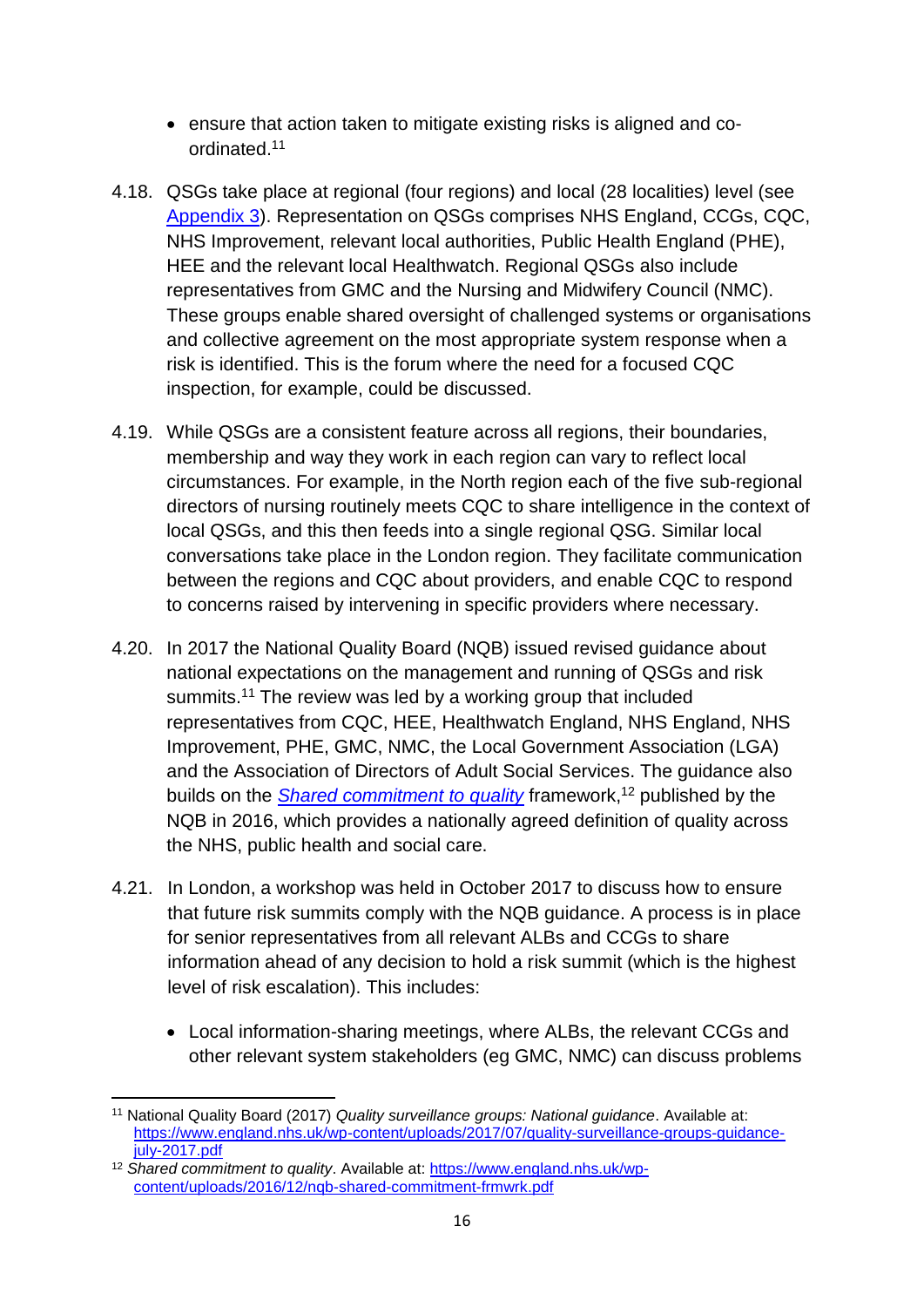at providers that have raised concerns at QSG level. These meetings happen between QSG meetings and focus on monitoring specific providers and deciding whether risk escalation is needed.

- Single-item QSG meetings, chaired by NHS England and involving relevant CCGs and the provider, for identified specific risks and concerns (eg poor staff experience) that have been escalated. These can identify specific actions for the organisation to implement to address its concerns, and the effectiveness of their adoption can then be monitored: for example, through quality contract meetings or monthly quality surveillance meetings with the provider. Single-item QSG meetings are the last step before deciding to hold a risk summit, and often avoid further risk escalation.
- 4.22. In London, NHS England and NHS Improvement have also established a joint London Quality Committee that enables greater sharing of information and scrutiny of trusts and systems that may require additional support. Support needs are regularly explored as part of the committee's monthly meetings and all ALBs have access to the support that can be given to trusts where appropriate.
- 4.23. System partners have also implemented other key recommendations from the NQB guidance, including the use of intelligence-sharing conversations. For example, the Chief Nursing Officer at NHS England and the Executive Director of Nursing at NHS Improvement hold quarterly meetings with the NHS Improvement/NHS England regional nurse directors from all the regional teams and the local Directors of Nursing from NHS England; representatives from HEE also regularly attend these meetings. Regional nurse directors also regularly speak to their counterparts at NMC and HEE.

#### <span id="page-16-0"></span>*Quality risk profile tool*

4.24. As part of the QSG process, NHS England (initially in the North and then disseminated to other regions) has developed with HEE and other national organisations a quality risk profile tool to assist QSGs and commissioners in assessing providers' quality risks (see Figure 1). The tool combines qualitative (that is, local intelligence from stakeholders) and quantitative (eg data from NHS England's quality dashboards) intelligence and provides a framework to ensure a consistent approach to assessing risk. It enables routine surveillance based on specific criteria, and identification of significant quality risks and where action needs to be escalated. The tool can be used, for example, when persistent or increasing quality concerns have been identified in a provider but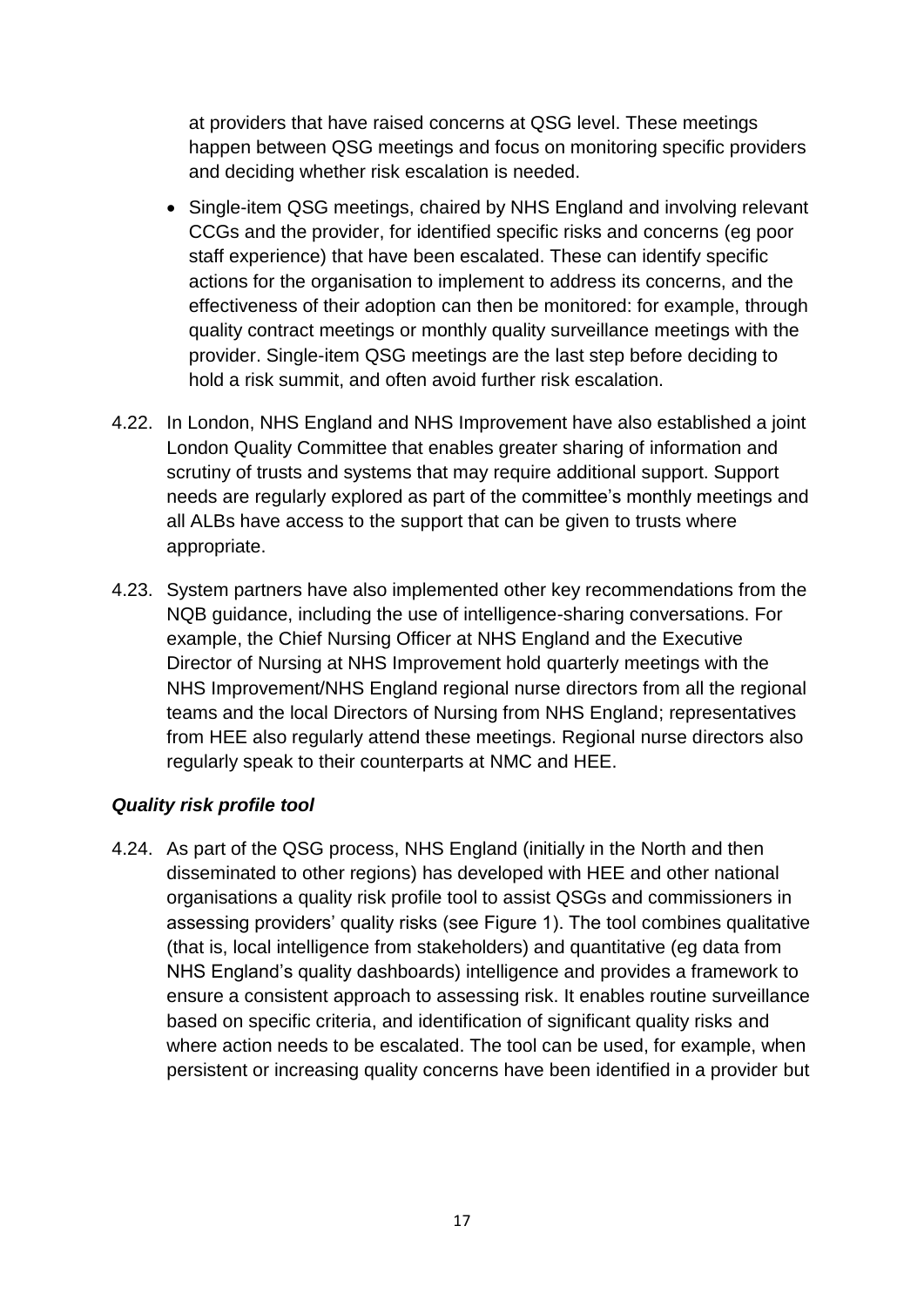routine or enhanced quality assurance processes and targeted quality assurance visits have not given assurance they will be resolved.<sup>13</sup>

#### **Figure 1 – The quality risk profile tool and the trigger tool**

NHS England has developed a quality concerns trigger tool and quality risk profile tool (QRPT) to assist commissioners and QSGs in assessing risks to quality. These tools provide a framework to ensure a consistent approach to assessing risk by all stakeholders. They provide:

- a systematic risk-based methodology, which identifies areas where further assurance or support may be required
- the basis for shared decisions about a managed and proportionate response to quality concerns.

Where commissioners or other QSG members have concerns about quality in a provider or wider system, the trigger tool provides a framework for making decisions about appropriate risk escalation and may include working through the QRPT.

The QRPT is worked through in partnership with the relevant provider, to enable all parties to reach a shared understanding of where there are risks to quality, as well as identifying areas of good practice. The tool provides a structured way to consider a wide range of data and information, to reach a balanced assessment.

Source: [National Quality Board](https://www.england.nhs.uk/wp-content/uploads/2017/07/quality-surveillance-groups-guidance-july-2017.pdf) (2017)

4.25. ALBs must ensure their responses align with the QSG and risk summit guidance, and that these are used in a focused way to discuss specific areas of concern with providers and to help them by developing co-ordinated system solutions and support. Organisations must also ensure that providers are supported to deliver the actions agreed at risk summits and are held to account for their delivery. In some regional teams, for example, the usual process after holding a risk summit is to set up a multiagency 'oversight risk group' to monitor progress with the implementation of the summit's response plan.

 $\overline{\phantom{a}}$ <sup>13</sup> National Quality Board (2017) *Quality surveillance groups: National guidance*. Available at: [https://www.england.nhs.uk/wp-content/uploads/2017/07/quality-surveillance-groups-guidance](https://www.england.nhs.uk/wp-content/uploads/2017/07/quality-surveillance-groups-guidance-july-2017.pdf)[july-2017.pdf](https://www.england.nhs.uk/wp-content/uploads/2017/07/quality-surveillance-groups-guidance-july-2017.pdf)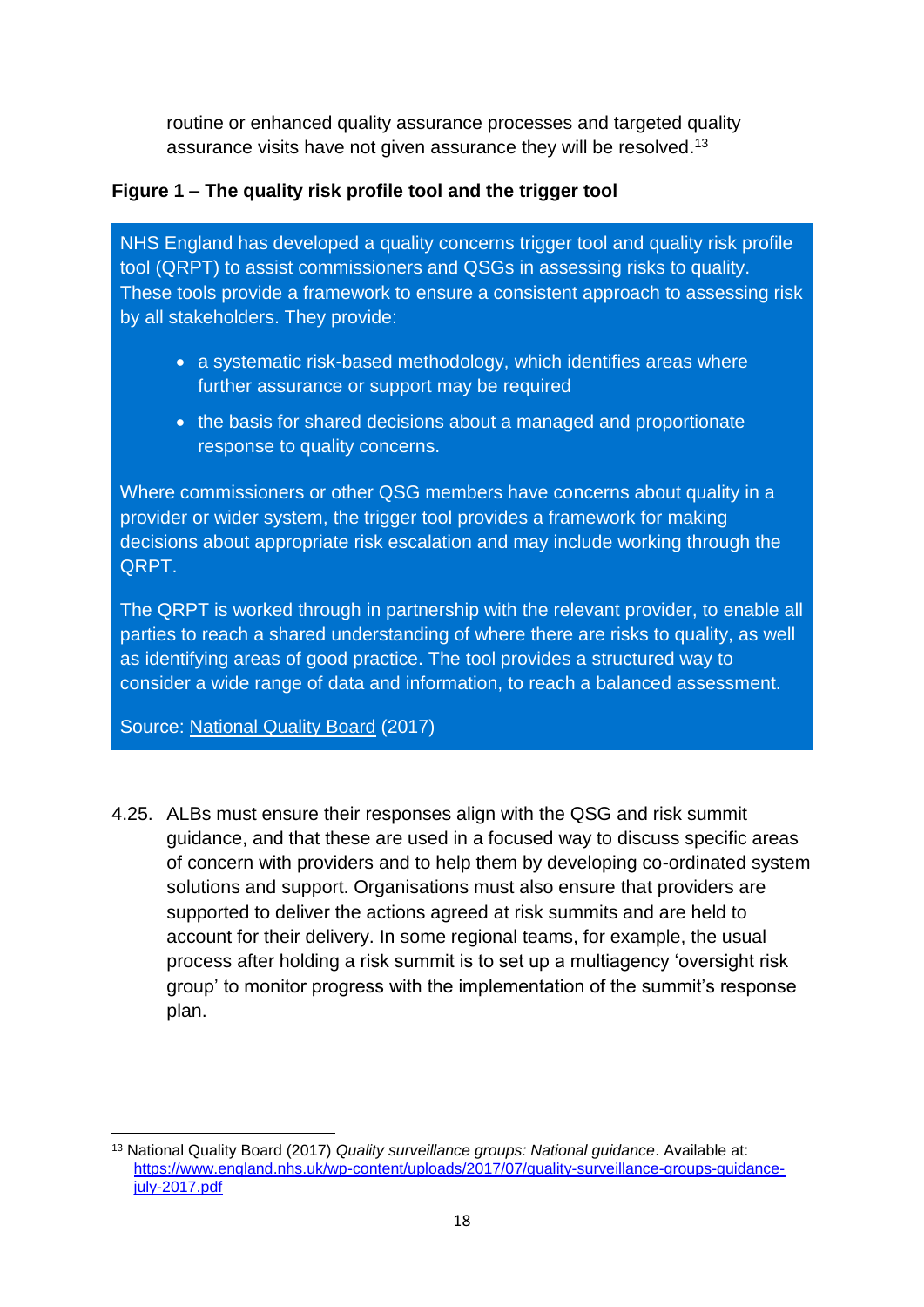#### <span id="page-18-0"></span>*Other risk identification and escalation mechanisms*

4.26. In 2017 health and social care professional and system regulators – including NMC, GMC, General Pharmaceutical Council, Health and Care Professions Council, Parliamentary and Health Service Ombudsman, Local Government and Social Care Ombudsman, General Dental Council, CQC and HEE – developed a joint [emerging concerns protocol](https://www.cqc.org.uk/sites/default/files/20180726_emerging-concerns-protocol.pdf) for health and social care.<sup>14</sup> The document, published in July 2018, clearly defines a mechanism for organisations with a role in quality of care provision to share information and intelligence that may indicate risks to users of services, their carers, families or professionals. This could include situations that indicate future risks rather than an immediate emergency; or cultural issues in health and social care settings that are noticeable but may not necessarily be raised through alternative formal systems. Use of the protocol starts with the identification of a concern by one or more of the organisations holding information. These then organise a regulatory review panel to share information and develop an appropriate co-ordinated intervention. NHS England and NHS Improvement support this protocol but as they are currently in transition to closer joint working – including the establishment of seven new regional teams, which will play a critical role in implementing the protocol – they intend to wait until their seven new regions are operational before signing up to it.

#### <span id="page-18-1"></span>**Assessing support needs in providers**

- 4.27. CQC and NHS Improvement have been working to increase their alignment and reduce duplication in their monitoring and regulatory approaches, with a particular focus on their joint approach to assessing leadership and use of resources in trusts. The two organisations have jointly developed and implemented the well-led framework, providing a single and integrated approach to the assessment or review (including self-review) of the leadership, management and governance of an organisation.
- 4.28. Since 2017, NHS Improvement and CQC have used a single [well-led](https://improvement.nhs.uk/resources/well-led-framework/)  [framework,](https://improvement.nhs.uk/resources/well-led-framework/)<sup>15</sup> which supports providers to maintain and develop the effectiveness of their leadership and governance arrangements, and underpins CQC's regulatory assessments of the 'well-led' key question. CQC has begun regular well-led assessments of providers, with NHS Improvement working alongside CQC's inspection team to assess the financial governance component. NHS Improvement and CQC's view of providers' governance arrangements and where they can be supported to improve are therefore increasingly aligned. The use of the framework has also encouraged greater

 $\overline{\phantom{a}}$ <sup>14</sup> *Emerging concerns protocol*. Available at:

[https://www.cqc.org.uk/sites/default/files/20180726\\_emerging-concerns-protocol.pdf](https://www.cqc.org.uk/sites/default/files/20180726_emerging-concerns-protocol.pdf)

<sup>15</sup> *Well-led framework*. Available at:<https://improvement.nhs.uk/resources/well-led-framework/>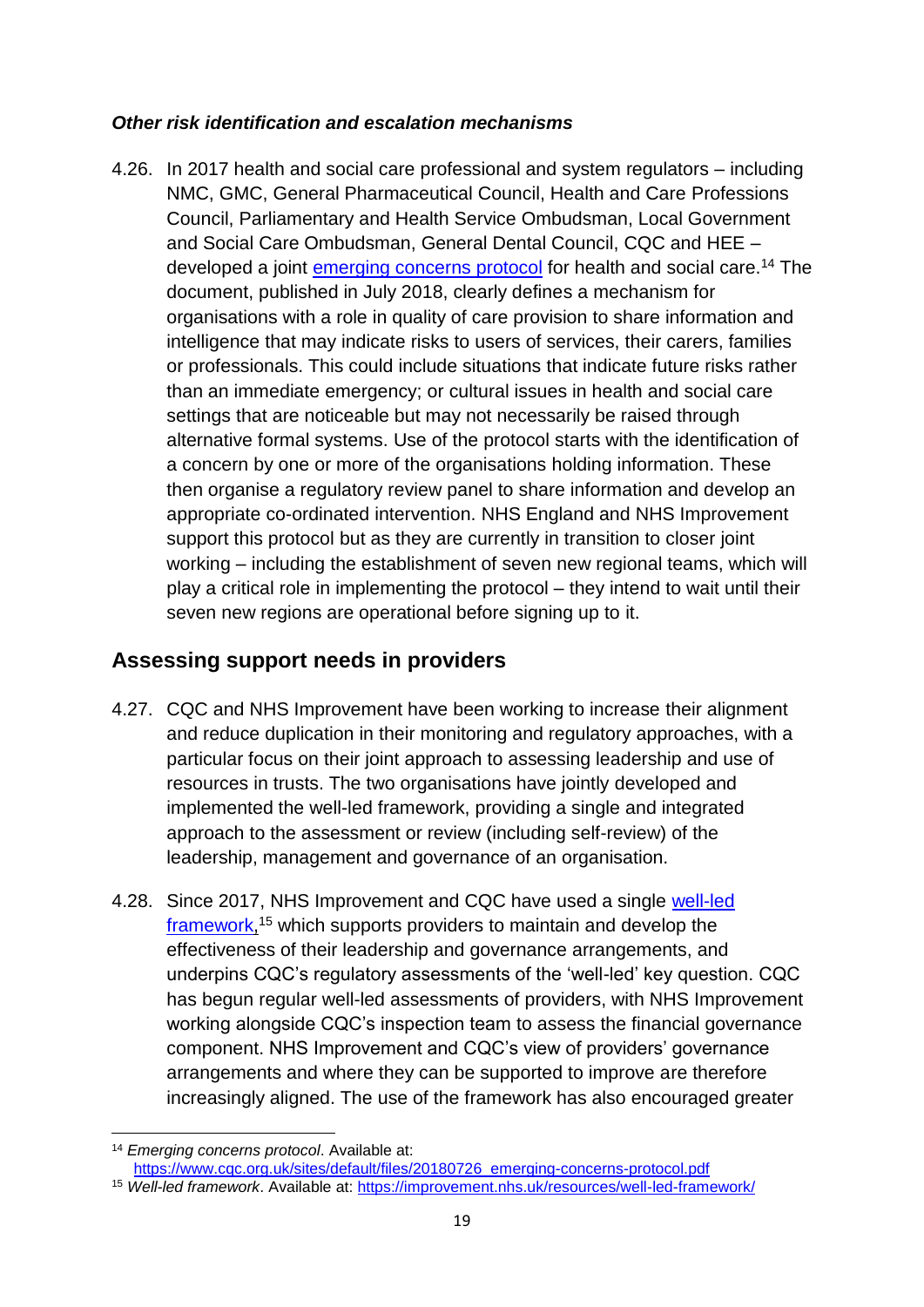transparency from providers and generated insight for national bodies and regulators into providers' support needs around leadership and governance.

- 4.29. As part of the well-led framework, providers are also encouraged to carry out developmental reviews of their leadership and governance arrangements every three to five years. The aim is to ensure providers identify potential risks before these turn into issues and share any material concerns with NHS Improvement. When undertaking these reviews, providers are also encouraged to reflect on learning, improvement and innovation as part of their continuous improvement. CQC may discuss the outcomes of these developmental reviews with trusts as part of its well-led inspection.
- 4.30. Since 2016 CQC has also been reviewing its approaches to inspecting and regulating providers, with a focus on supporting "a more targeted, responsive and collaborative approach to regulation". Under CQC's *[Next phase of](https://www.cqc.org.uk/get-involved/consultations/our-next-phase-regulation-consultation-2)  [regulation](https://www.cqc.org.uk/get-involved/consultations/our-next-phase-regulation-consultation-2)*, <sup>16</sup> work is ongoing regarding how its regional inspection teams engage and work collaboratively with other ALBs, including sharing risks in trusts.
- 4.31. As part of this work, CQC holds regular engagement meetings with providers, with an agreed agenda based on known risks. Inspection teams also join a range of quality meetings as part of their investigation of potential risks, and CQC's inspection managers hold cross-organisational meetings to discuss risk.
- 4.32. NHS Improvement's Single Oversight Framework (SOF) was introduced in October 2016 to help identify where providers may benefit from, or require, improvement support to meet the standards required of them in a safe and sustainable way. It sets out how NHS Improvement identifies providers' potential support needs and determines the way it works with each provider to ensure appropriate support is available where required. The SOF uses several information sources to assess provider leadership and governance, including CQC well-led inspections and the outcomes of developmental reviews conducted by trusts. NHS Improvement's regional teams additionally consider information from third parties (eg Healthwatch, MPs, whistleblowers or coroners) to identify any staff engagement or cultural issues, such as the level of senior executive turnover and staff survey results.
- 4.33. NHS Improvement also encourages trusts to use tools such as the medical engagement scale to identify how clinicians are engaged in key decisions and takes an interest in the results to help organisations improve. The medical

**.** 

<sup>16</sup> CQC (2016) *Our next phase of regulation: A more targeted, responsive and collaborative approach – Cross-sector and NHS trusts*. CCQ's work with NHS Improvement on the well-led framework is included as part of this. Available at: [http://www.cqc.org.uk/sites/default/files/20161220\\_Next](http://www.cqc.org.uk/sites/default/files/20161220_Next-phase-of-regulation_consultationdocument.pdf)[phase-of-regulation\\_consultationdocument.pdf](http://www.cqc.org.uk/sites/default/files/20161220_Next-phase-of-regulation_consultationdocument.pdf)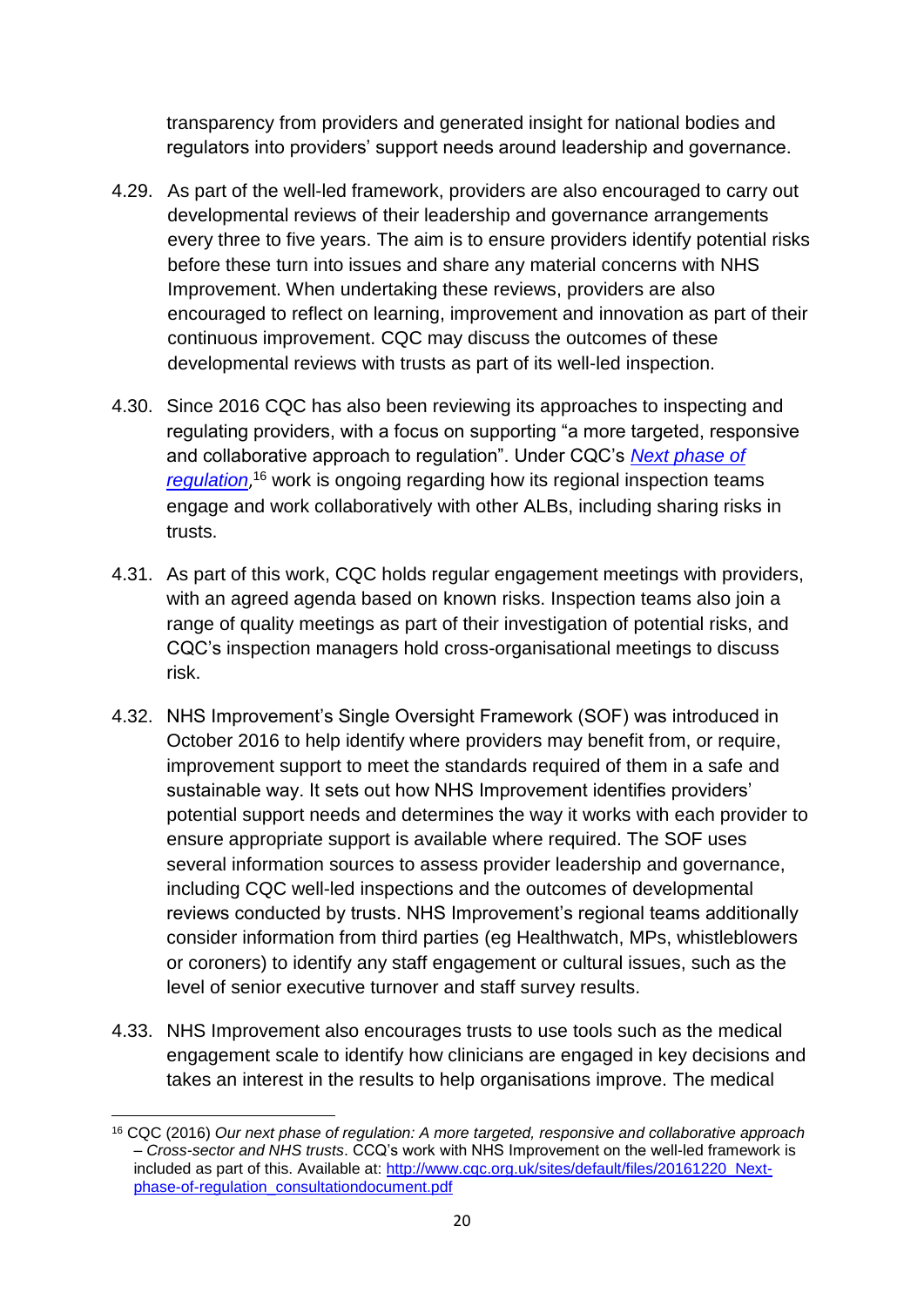engagement scale can be used by any trust, but those that are considered to be challenged or are in special measures for quality<sup>17</sup> are required to use it, as it is essential to understanding the level of engagement and by which staff groups.

4.34. These actions reflect the commitments made by national bodies as part of the *Developing People – [Improving Care: A national framework for action on](https://improvement.nhs.uk/resources/developing-people-improving-care/)  [improvement and leadership development in NHS-funded services](https://improvement.nhs.uk/resources/developing-people-improving-care/)* framework<sup>18</sup> to develop more supportive and aligned approaches to regulation and oversight that focus on building the capability of people across the health and care system. The framework has been developed by CQC, the Department of Health and Social Care, HEE, LGA, NHS Clinical Commissioners, NHS Confederation, NHS England, NHS Improvement, NHS Leadership Academy, NHS Providers, the National Institute for Health and Care Excellence, PHE and Skills for Care. It aims to help the NHS and social care to develop: system leadership for staff working with partners to 'join up' local health and care systems for their communities; established quality improvement methods to improve service quality and efficiency; inclusive and compassionate leadership; and talent management to support NHS-funded services to fill senior current vacancies and future leadership pipelines.

#### <span id="page-20-0"></span>**More effective ways of supporting providers with quality issues**

- 4.35. NHS Improvement has been exploring how to better co-ordinate available resources in its central and regional teams to ensure their allocation reflects priorities and support needs across the country. One new approach to supporting providers with the most significant financial, quality and operational challenges streamlines all NHS Improvement interactions with each provider. Each trust has an executive sponsor who oversees and co-ordinates all the work with that trust, as well as a relationship manager who works closely with the executive sponsor to co-ordinate all the support work. The impact and outcomes of this approach are being assessed to inform the future model for working with providers and how to ensure an effective whole-system response from all national bodies.
- 4.36. Since NHS Improvement was established in 2016, its regional delivery and improvement teams have been building their capacity to support trusts, including deploying staff to trusts. These teams are responsible for overseeing a group of trusts within a defined footprint, agreeing the level of reporting required and support provided to trusts, and working with NHS England to

**<sup>.</sup>** <sup>17</sup> See paragraph 4.11 for definition of special measures.

<sup>18</sup> *Developing People – Improving Care: A national framework for action on improvement and leadership development in NHS-funded services*. Available at: <https://improvement.nhs.uk/resources/developing-people-improving-care/>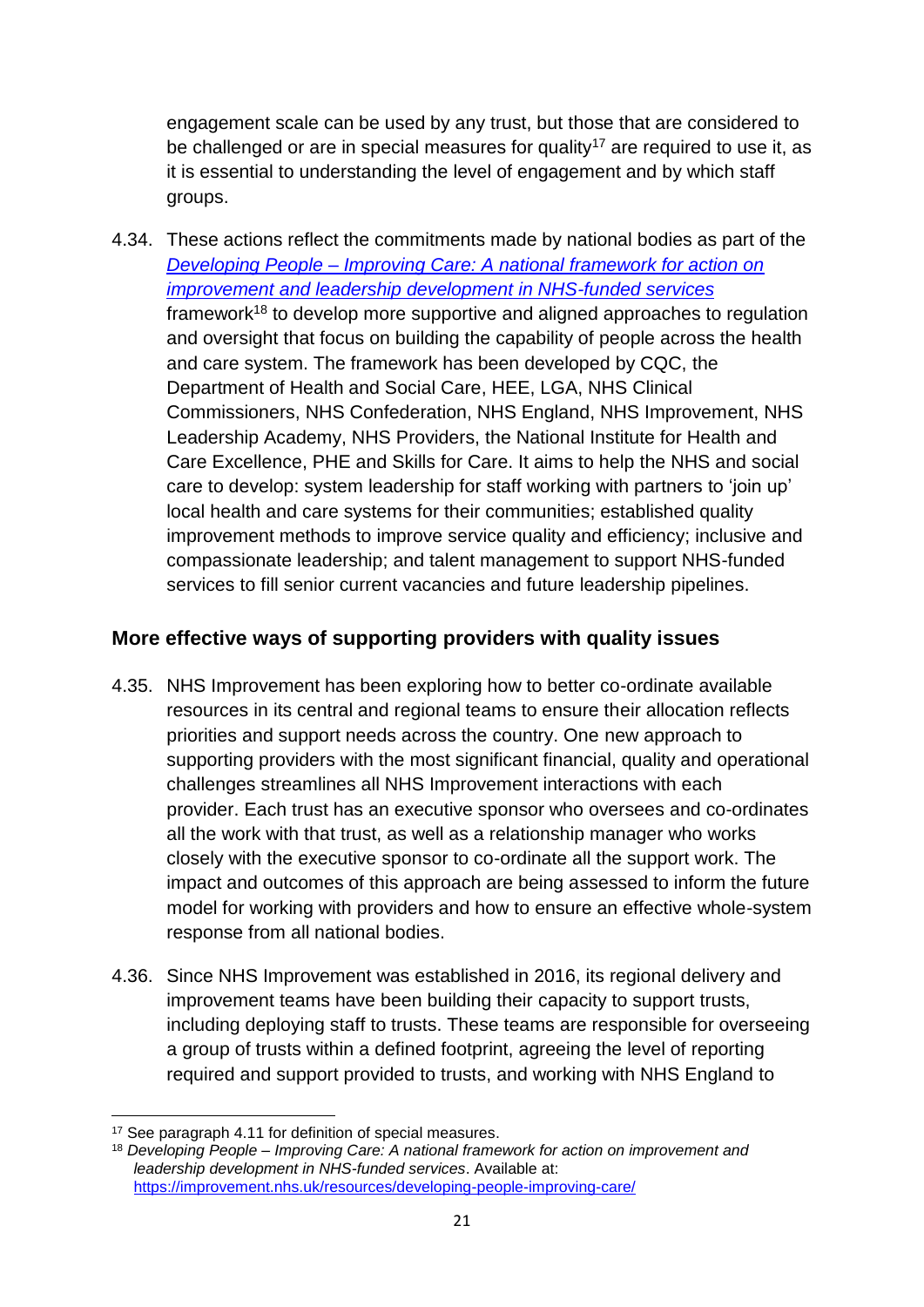ensure messages to healthcare systems are consistent. By NHS Improvement refining its improvement support offers across the quality, finance and operational areas, these teams are better able to gather soft intelligence about leadership and culture in providers, concerns that trust staff may have about this, and actions being taken to address them. For example, NHS Improvement conducts joint visits to trusts with colleagues from NHS England and the local CCG to discuss current performance and any issues and concerns with staff and feedback recommendations. Trusts report finding this approach helpful: they gain an external viewpoint when, for example, preparing for a CQC inspection or care pathway review. Through its national and regional professional networks, NHS Improvement also provides leadership and support to providers and opportunities for their leadership to raise issues.

- 4.37. NHS Improvement's regional teams have developed tailored quality and improvement support approaches, such as quality committees undertaking 'deep dive' initiatives with responsibilities shared between the quality leads and regional nurses. The North and the Midlands and East regional teams, for example, use 'system improvement boards' where commissioners, providers and CQC come together to focus on quality concerns and work on helping 'higher risk' providers improve. They look at areas of risk, undertaking 'deep dives' into specific areas (eg urgent care, sepsis, mortality) and following up on progress on the trust's improvement programme. In the South East and South West regional teams, NHS England and NHS Improvement colleagues hold a joint meeting fortnightly with all partner agencies, including the deanery, as part of their support to trusts requiring increased surveillance. NHS Improvement's support to providers also includes other specific and targeted support offers, such as the Emergency Care Improvement Programme (ECIP) to help organisations improve patient flow, and support from the leadership and quality improvement team to help trusts develop effective leadership.
- 4.38. Through this type of engagement NHS Improvement is further developing the insight and expertise necessary to respond to issues at an operational level, and to understand the quality of leadership throughout providers. Improvement support capacity has improved but there is still scope to look at the level of resources allocated to delivering improvement, particularly for providers that need more support. The new operating model being developed between NHS England and NHS Improvement will enable the sharing of knowledge, expertise and capacity to develop and deliver future support offers.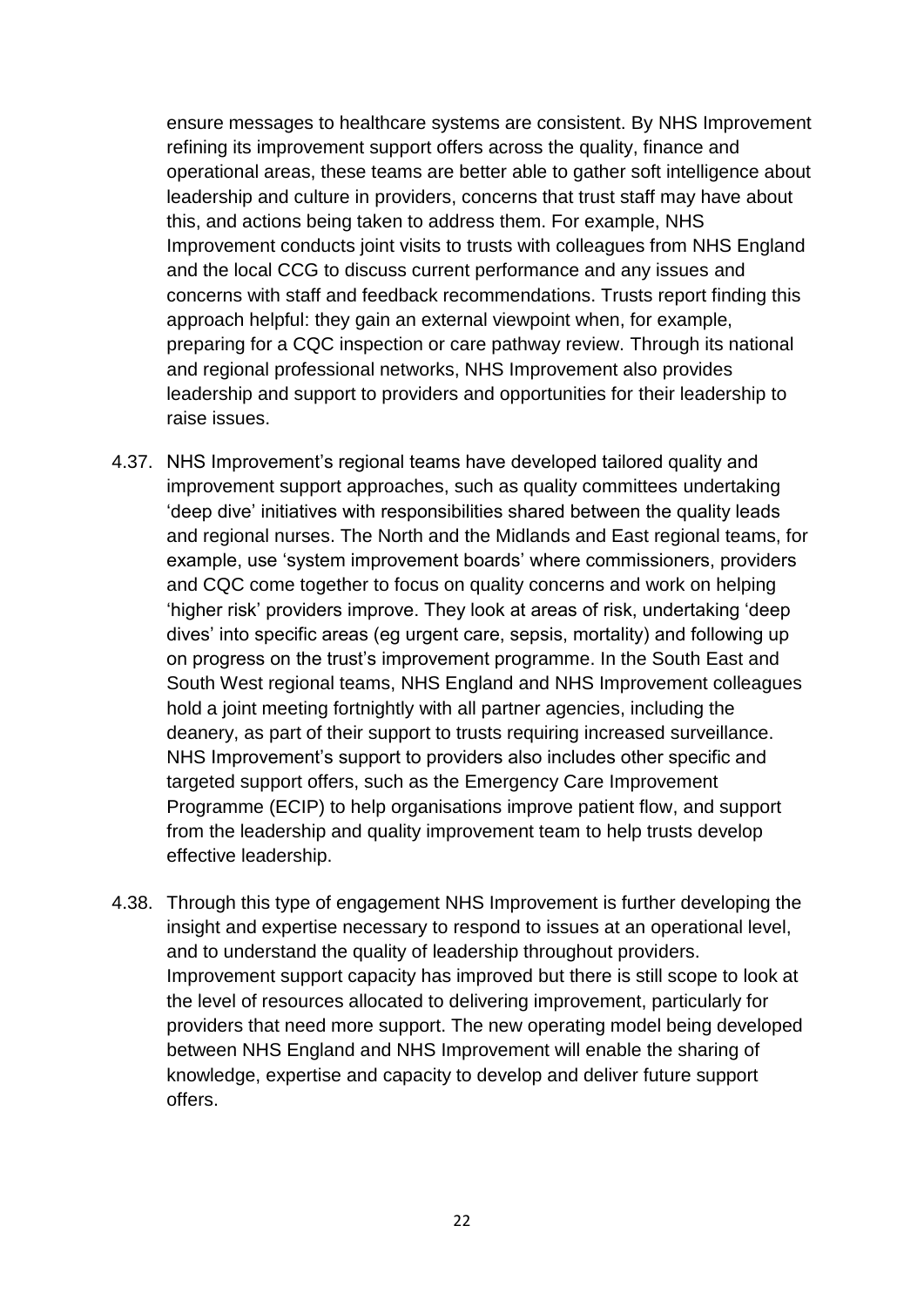#### *Supporting providers that have issues with quality of training and educational experience*

- 4.39. One of the main areas of focus in the learning review was how national organisations responded to reports of poor medical trainee experience at NMUH, and the fact that HEE and GMC considered withdrawing trainees from the trust in response. HEE recognises that the removal of any learners, but especially junior doctors, from a training environment is a substantial and significant step, and is clear that this is a last resort. However, specific provider circumstances may require the removal of junior doctors from a training environment where there are no prospects of improvement.
- 4.40. Following the events at NMUH, HEE reviewed its approach to supporting providers that have failed, or are at substantial risk of failing, to meet the HEE standards for education and training. HEE has developed and published a revised [quality framework](https://www.rcpe.ac.uk/sites/default/files/files/hee_quality-framework.pdf)<sup>19</sup> to consistently "measure, identify and improve quality in the education and training environment", together with enhanced guidance and a framework for supporting providers affected by substantial quality issues. HEE also undertakes risk-based visits to trusts where significant concerns have been raised about the quality of medical training. In the London region, these visits (including at NMUH) are attended by NHS Improvement's Regional Medical Director to ensure a joint approach with HEE and GMC. Additionally, NHS Improvement has supported a joint approach to resolving training concerns through working with trust medical directors and HEE when concerns are raised and in London, the Regional Medical Director has led risk meetings with HEE in relation to training across the London region.
- 4.41. Additionally, recognising that the approach to the publication of quality management information across England is still inconsistent, HEE is reviewing the historical positions on the publication of reports associated with quality management activity, reflecting on how it can make its reports more visible to other ALBs. This review should lead to consistent levels of published information and more accessible information.

<sup>1</sup> <sup>19</sup> *HEE quality framework 2017-2018*. Available at: [https://www.rcpe.ac.uk/sites/default/files/files/hee\\_quality-framework.pdf](https://www.rcpe.ac.uk/sites/default/files/files/hee_quality-framework.pdf)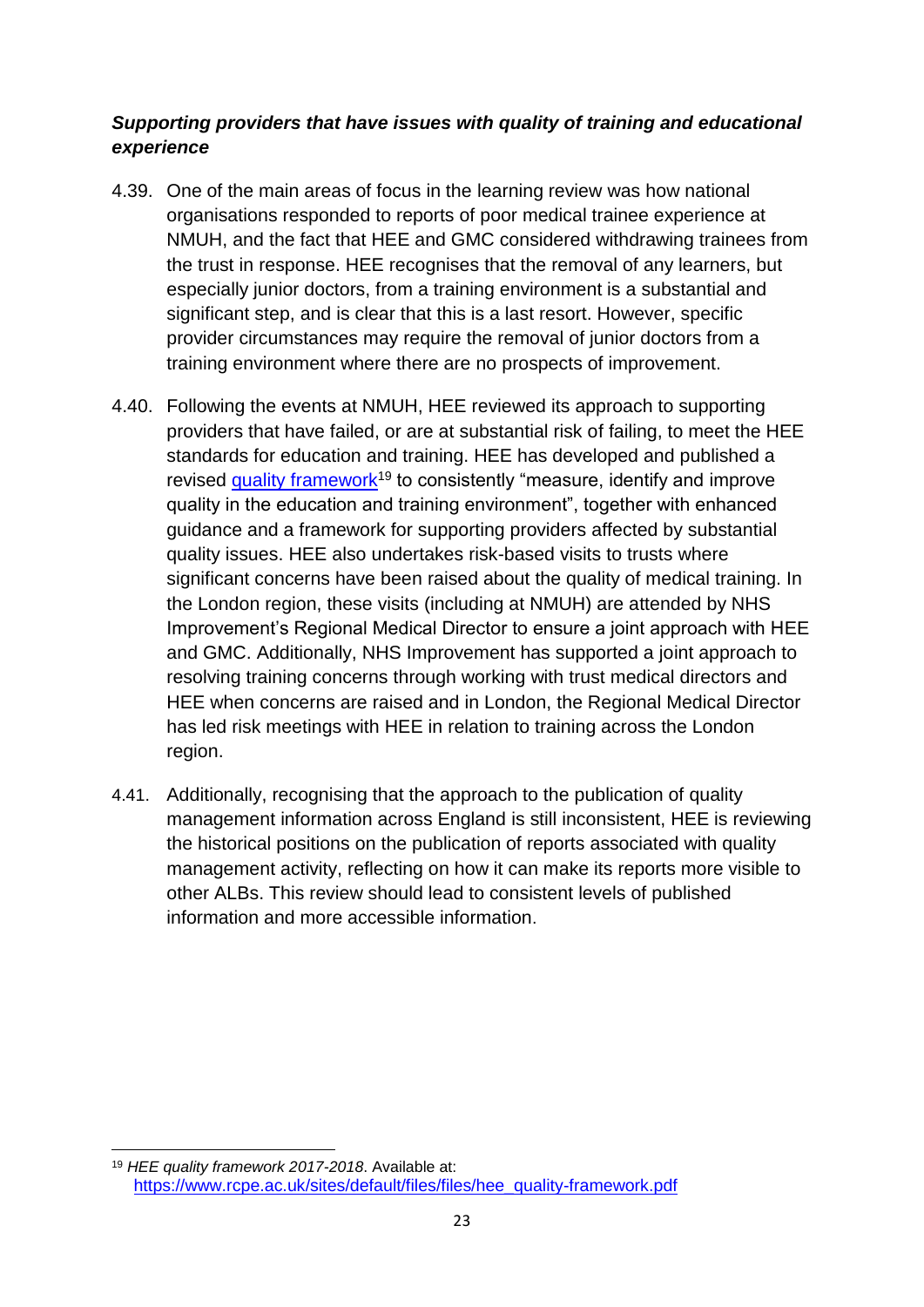### <span id="page-23-0"></span>**5. Areas for further improvement in system approaches**

- 5.1. Despite the considerable progress described above, NHS Improvement, NHS England and HEE, as well as CQC and GMC, acknowledge further work is needed to ensure that oversight and support from national bodies and regulators is effectively co-ordinated, particularly as sustainability and transformation partnerships (STPs) and integrated care systems develop. National bodies will continue to work together to address opportunities for further improvement. This includes minimising the cumulative regulatory burden on providers and ensuring that the good work done collaboratively to date informs opportunities to improve any joint response to challenged providers in the future at an STP level.
- 5.2. There is scope for ALBs to further co-ordinate and streamline interactions with providers to avoid trust leadership teams having to provide data and assurance to multiple external organisations. Existing intelligence and risksharing forums should enable relevant ALBs and regulators to identify what information is already available, and agree what further information or evidence is required and which organisation is best placed to request this from providers. ALBs must continue working with providers to ensure a rapid response to immediate challenges and pressures, while also focusing on helping providers develop a recovery plan to tackle underlying issues.
- 5.3. NHS Improvement will review its approaches to monitoring leadership and cultural issues at an operational level in providers. This will involve reviewing how regional teams are using the well-led framework in their regular interactions with trusts, and identifying potential support needs around leadership, culture and improvement capability.
- 5.4. Existing arrangements for sharing information about risks and concerns across different regions need further review. There is also room to explore whether any additional processes could ensure that support is collectively planned, and its impact reviewed regularly, in more challenged healthcare systems.
- 5.5. Some of the learnings from the learning review focused on more effective and co-ordinated handling of messages to stakeholders. Regulatory and oversight bodies working with providers should therefore involve communications teams from early in the process, and consider if additional dedicated resource is needed to ensure proactive communications handling. This is particularly relevant in situations where it is vital to communicate alternatives to A&E attendance to the local population.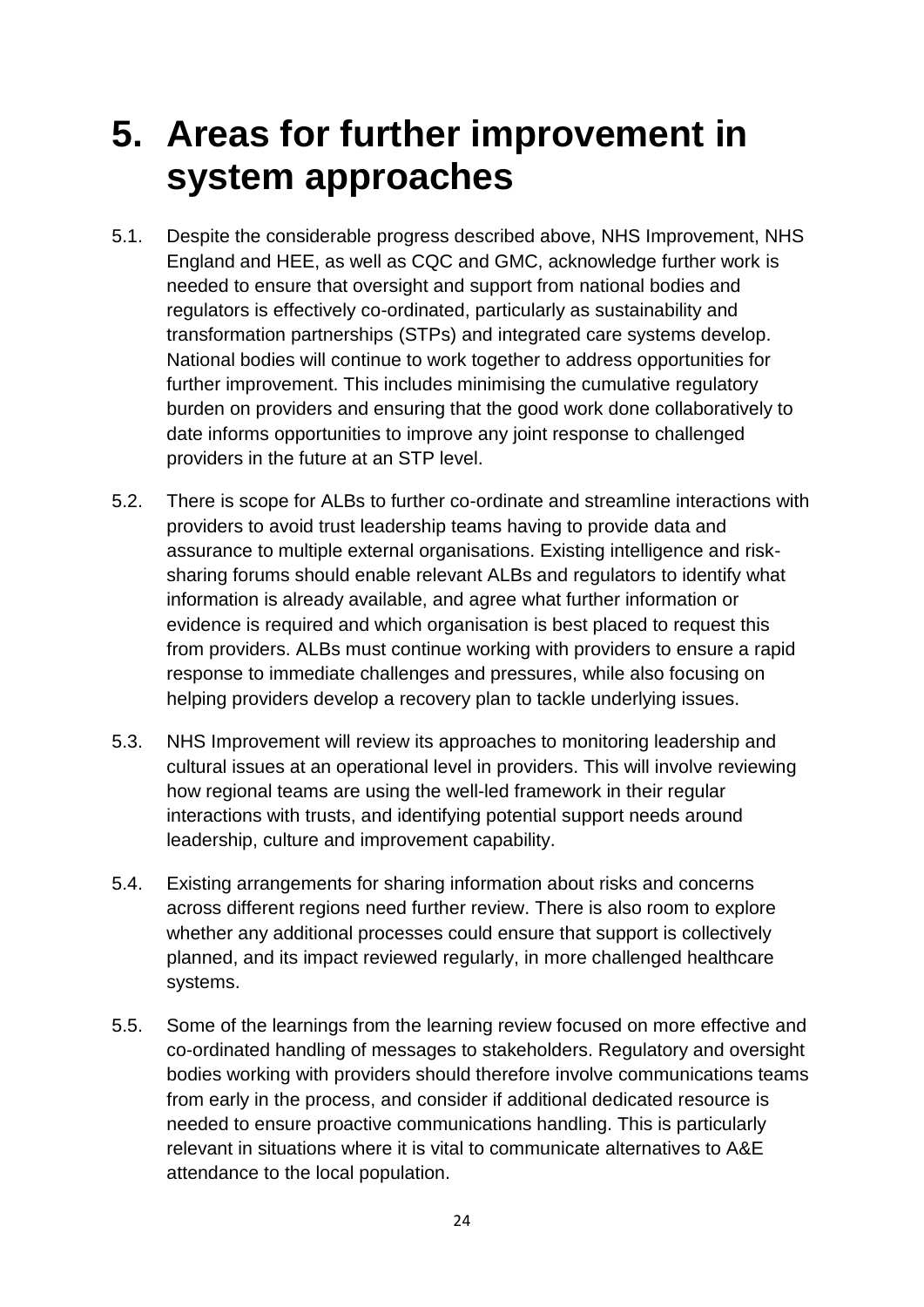- 5.6. At regional level there is scope for reviewing the use of QSGs and tools such as the quality risk profile tool, to ensure a standardised, effective approach for assessing risks to quality across regions. Some NHS Improvement regional teams feel that, despite the revised guidance for holding QSGs and risk summits, certain areas could be improved, such as the focus on specific services or single providers, rather than whole systems (eg exploring quality issues with ophthalmology services across multiple providers), and the process for implementing and closing down actions resulting from QSGs. As a result, some local areas within NHS Improvement regions have been reviewing and improving their process for holding QSGs. National bodies will have to continue to work together to ensure all future risk summits are conducted in line with the new  $NQB$  guidance<sup>20</sup> in all regions, and ensure that the quality risk profile tool is used in accordance with national best practice. Review should also include the extent to which CQC uses the quality risk profile tool as part of its intelligence monitoring processes to capture material intelligence.
- 5.7. The new operating model being developed between NHS Improvement and NHS England provides an opportunity to align national and regional oversight and support, through a consistent structure at senior level across regions and across the national medical and nursing teams, and having senior leadership accountable to both organisations. Each of the new seven regions will also have its own JSOG; these are currently being developed. These new arrangements should strengthen the way the two organisations work together to oversee and support providers, including further improving intelligence sharing, identification of risks and co-ordinated support interventions.

#### **Links to other work**

5.8. The recommendations from the review led by Dr Bill Kirkup into events at Liverpool Community Health NHS Trust between 2010 and 2014 (the [Kirkup](https://improvement.nhs.uk/documents/2403/LiverpoolCommunityHealth_IndependentReviewReport_V2.pdf)  [report](https://improvement.nhs.uk/documents/2403/LiverpoolCommunityHealth_IndependentReviewReport_V2.pdf))<sup>21</sup> highlight some issues similar to those from the NMUH learning review regarding the need for co-ordination between national bodies and the effectiveness of their joint oversight of the sector. NHS Improvement, NHS England and CQC will therefore consider the recommendations from the Kirkup and NMUH reviews and, where appropriate, in a co-ordinated exercise further test current system oversight and escalation arrangements in response to both. This will be completed later in 2018 through facilitated workshops with relevant stakeholders across ALBs.

<sup>1</sup> <sup>20</sup> National Quality Board. *Risk summits: national guidance*. Available at: <https://www.england.nhs.uk/wp-content/uploads/2017/07/risk-summit-guidance-july-2017.pdf>

<sup>21</sup> Kirkup Bill (2018) *Report of the Liverpool Community Health Independent Review*. Available at: [https://improvement.nhs.uk/documents/2403/LiverpoolCommunityHealth\\_IndependentReviewRep](https://improvement.nhs.uk/documents/2403/LiverpoolCommunityHealth_IndependentReviewReport_V2.pdf) [ort\\_V2.pdf](https://improvement.nhs.uk/documents/2403/LiverpoolCommunityHealth_IndependentReviewReport_V2.pdf)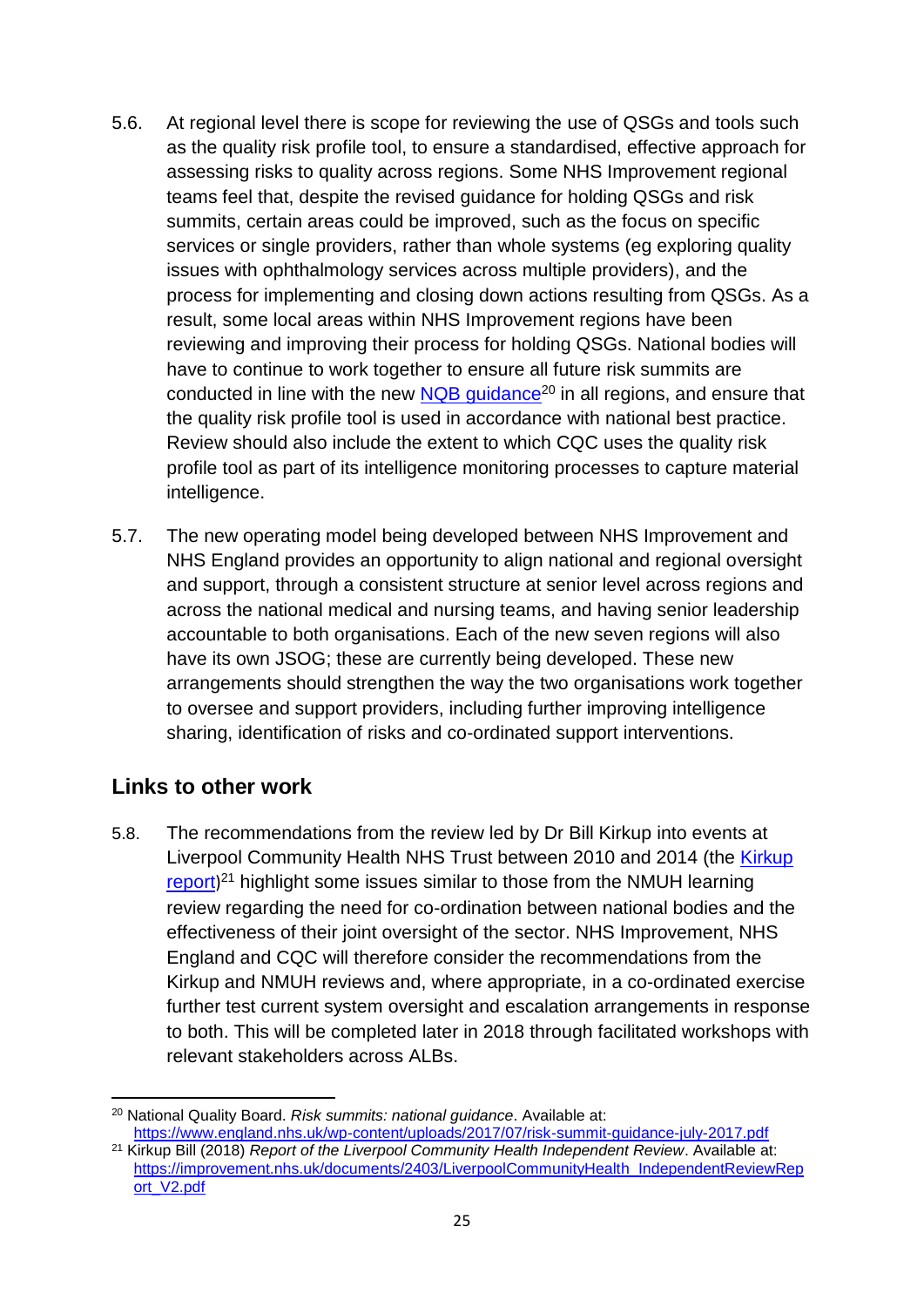### <span id="page-25-0"></span>**6. Conclusion**

- 6.1. The way in which ALBs and regulators operate individually and collectively has changed significantly since the learning review period. Deloitte's review covered a period when NHS Improvement was being formed, relationships between the national NHS bodies were still being established and CQC was introducing a new approach to inspecting and rating providers. NHS Improvement, NHS England and HEE have now established ways of working, and CQC has continued to develop its strategy for delivering a more targeted, responsive and collaborative approach to regulation, working alongside national partners.
- 6.2. The system therefore now works in a more cohesive way, with increasingly proactive and collaborative procedures to oversee and support providers. National policy and guidance have also changed since the review period, including updated guidance from the NQB on operating QSGs. Therefore, many of the recommendations relevant to specific circumstances at a particular point in time have been or are being addressed through the new ways of working described.
- 6.3. NHS Improvement, NHS England and HEE, as well as CQC and GMC, acknowledge there is further scope to develop an even more co-ordinated and effective approach to overseeing and supporting providers, building on progress made to date to ensure that the collective activities across the system continue to have a positive impact. The new operating model being developed between NHS England and NHS Improvement will make a significant difference in how these bodies interact with providers, and creates an opportunity to ensure greater consistency in national oversight and support approaches in the future. At the same time, NHS England and NHS Improvement will take into account learning from previous organisational change processes to ensure that the transition to the new operating model does not affect the collective oversight of the provider sector.
- 6.4. While this report focuses on the response from the system oversight and regulation bodies, it should be noted where NMUH currently stands regarding the issues it faced over the review period. NHS Improvement continues to support the trust to build a resilient leadership team and to work with HEE and GMC to monitor the quality of medical training. The trust has been improving since 2016, but some challenges remain. This is reflected in the latest CQC [inspection report,](https://www.cqc.org.uk/provider/RAP/reports) published in September 2018, which indicates that the trust still needs to strengthen some of its governance arrangements and improve its approach to overseeing risk, which can be embedded in the new divisional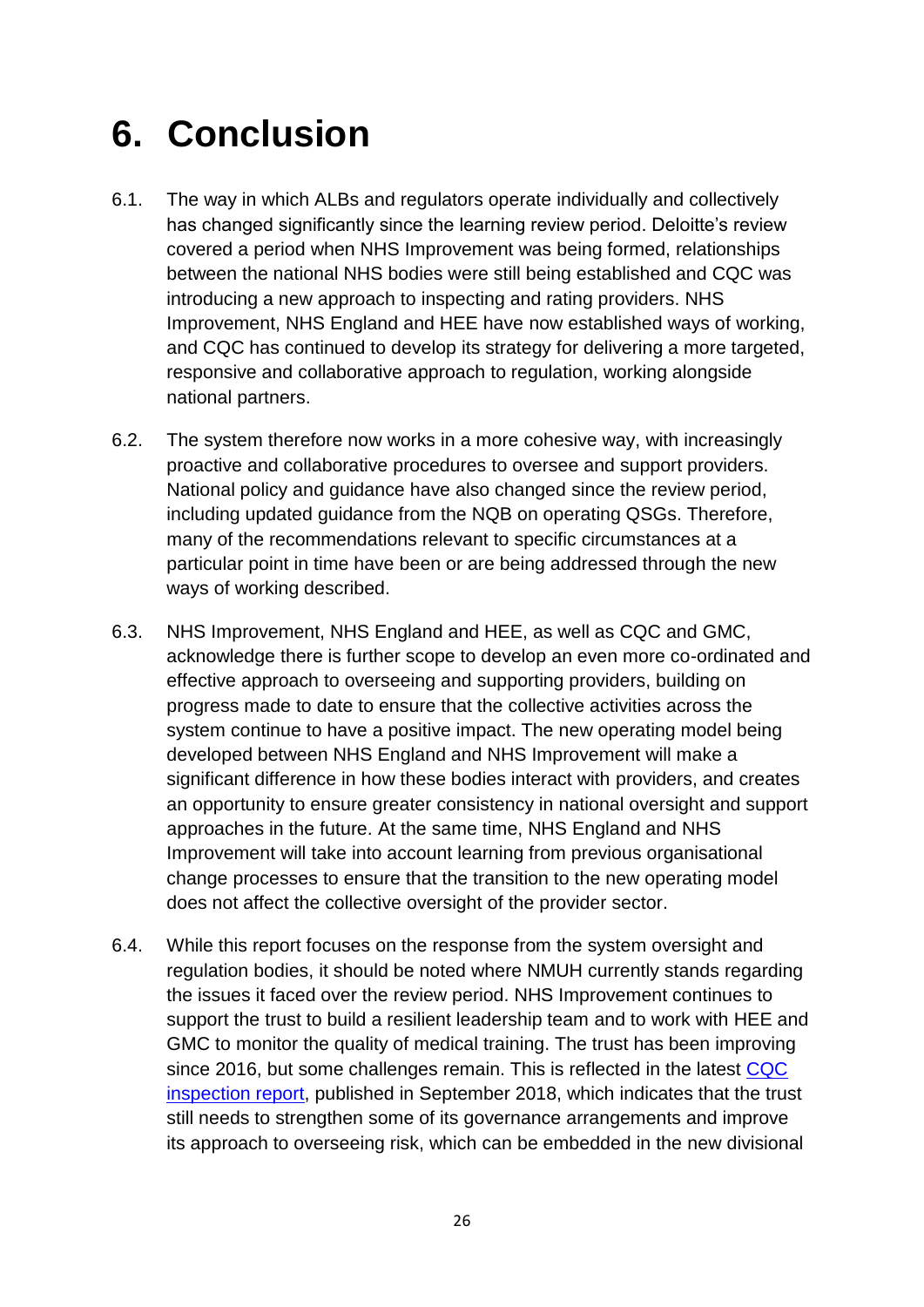structures. However, there were several changes to the trust's executive team which accelerated improvement.

6.5. National oversight and regulation bodies are confident that, as a system, they now have more effective systems and processes to support the trust in its ongoing improvement journey, as well as to respond to similar situations in the future.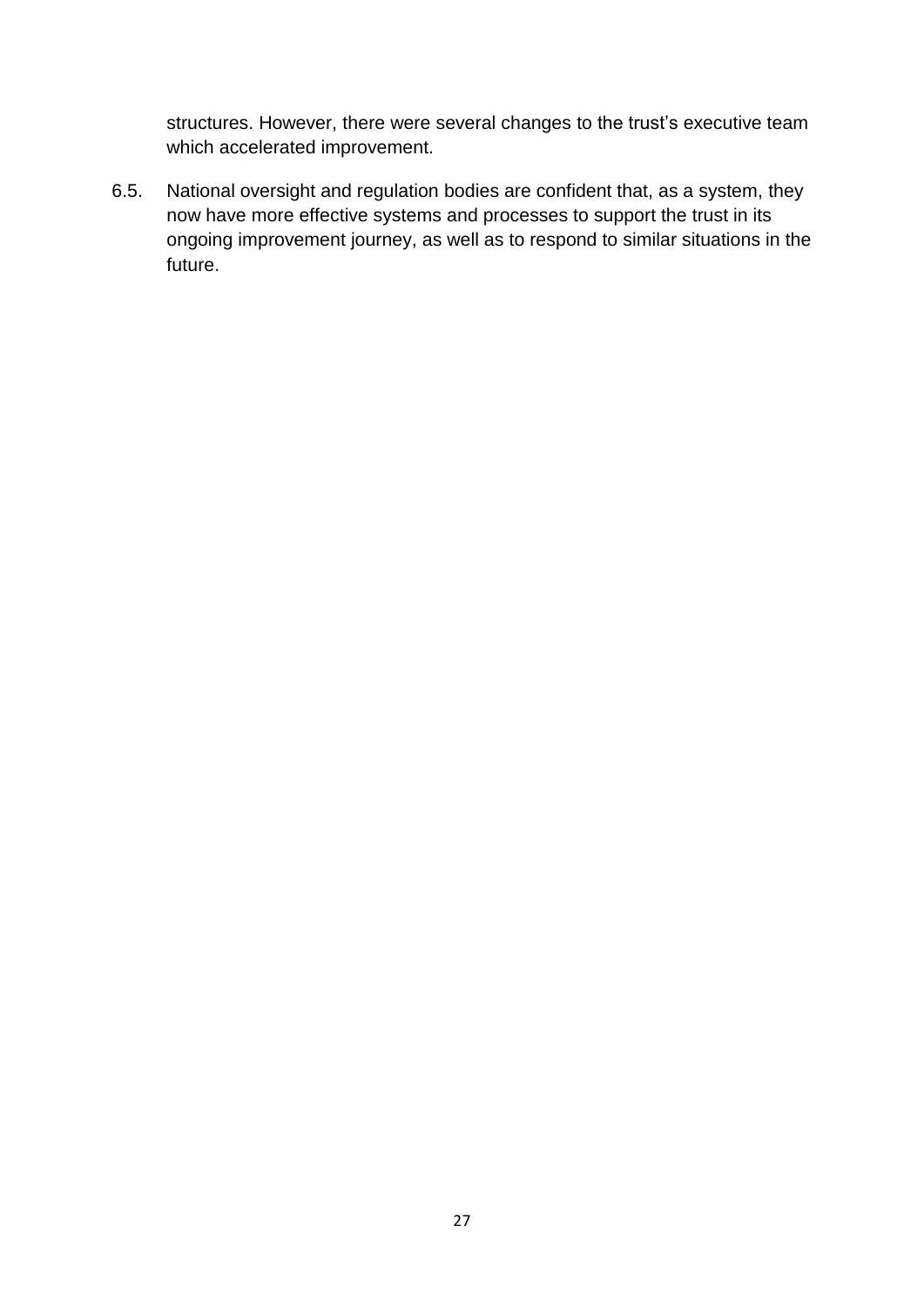### <span id="page-27-0"></span>**Appendix 1 – Learnings from the learning review report**

| Ref              | Learning                                                                                                                                                                                                                                                                                                                                                                 |
|------------------|--------------------------------------------------------------------------------------------------------------------------------------------------------------------------------------------------------------------------------------------------------------------------------------------------------------------------------------------------------------------------|
| L1a              | External stakeholders, and NHS Improvement in particular, should have taken<br>more concrete steps during 2015 to address the known leadership issues at<br>NMUH and to support the trust. We recognise that there were resource<br>constraints at NHS Improvement (TDA until 1 April 2016) but, in our view, there<br>was also a lack of appetite to tackle the issues. |
| L <sub>1</sub> b | NMUH should have been more explicit regarding the scale of the problems it<br>was facing and asked for more specific help at an earlier stage rather than being<br>defensive and giving the impression that action plans were addressing the<br>issues. However, the regulatory environment did not promote a culture that<br>incentivises open and honest behaviours.   |
| L2a              | The response of the system to a range of material quality concerns in<br>July/August 2015 was not commensurate with the information available and the<br>outcome was perceived by a number of interviewees to have been unduly<br>influenced by capacity constraints at regulators and that an independent<br>perspective may have been helpful.                         |
| L2b              | The risk summit and extended roundtable design proved to be ineffective forums<br>given the number of people, format and size of agenda. They also place too<br>much reliance on assurance and action plans from the trust.                                                                                                                                              |
| L3a              | The system did not place sufficient emphasis and value on HEE and GMC<br>intelligence in July/August 2015, to the extent that it missed a significant<br>opportunity to crystallise the scale of the cultural and leadership challenges at<br>NMUH.                                                                                                                      |
| .3b              | The conclusion of a "critical" review by Dr Simon Eccles was shared with the key<br>system stakeholders in October 2015 but no direct action was taken in<br>response, thus presenting another missed opportunity for the system.                                                                                                                                        |
| L3c              | HEE did not push its intelligence as assertively after the 1 July 2015 visit as it<br>subsequently did post the March 2016 visit, with limited impact between the two<br>visits. Furthermore, HEE reports are not accessible even though they are<br>technically published.                                                                                              |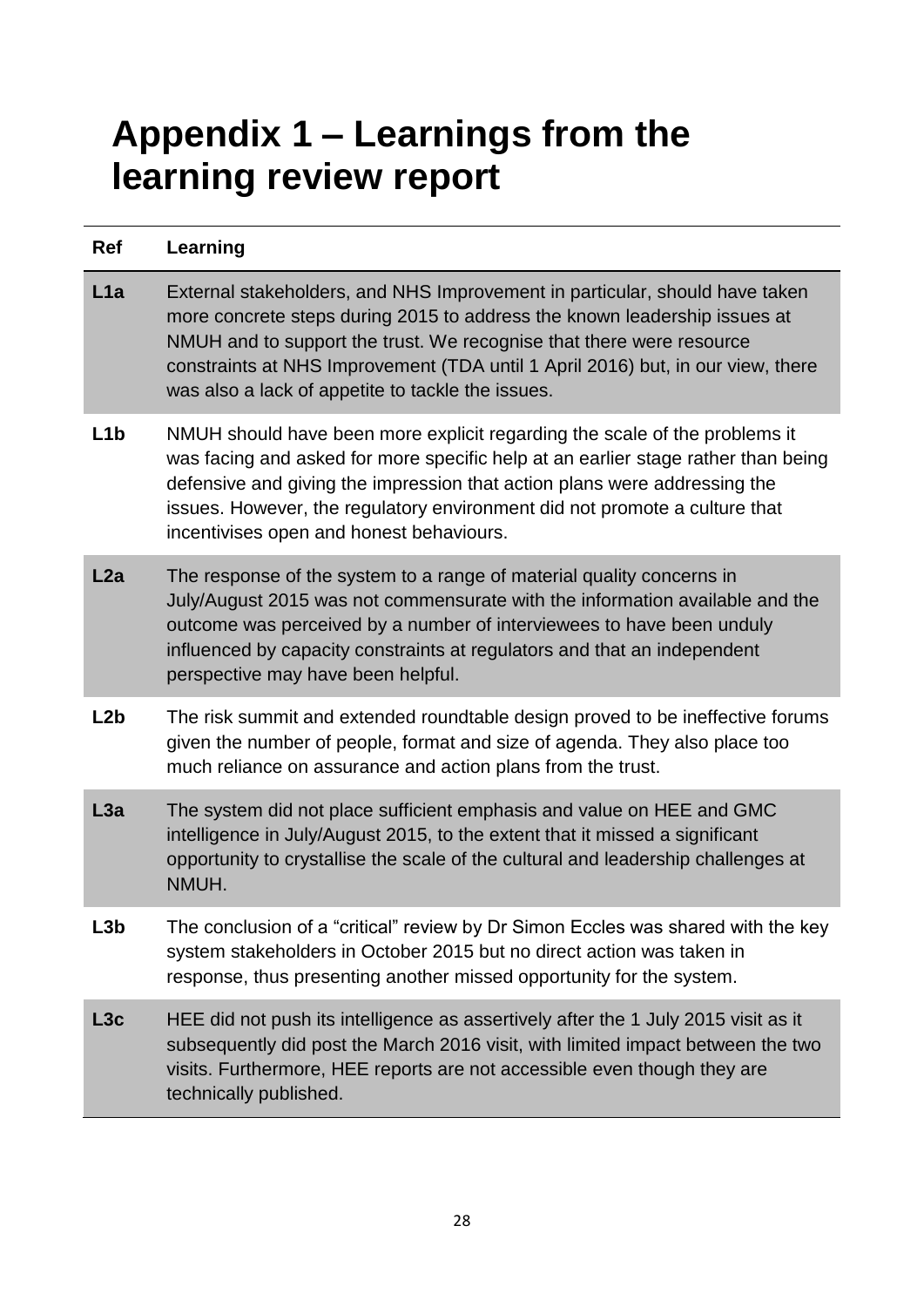- **L4a** There was enough intelligence in the system during 2015 to alert CQC to the fact that there were significant quality issues at the trust and there was opportunity for CQC to have re-inspected before April 2016.
- **L4b** CQC was not formally asked to re-inspect by any organisation until after the HEE visit in March 2016. There was enough concern in the system to have prompted others to formally warn CQC prior to this point and the experience highlights the importance of expressly outlining concerns between regulators rather than relying on them interpreting the data.
- **L5** NHS Improvement, NHS England and CCGs are too reliant on CQC, and HEE in this case, to provide them with softer intelligence regarding what is actually happening on the ground. NHS Improvement in particular would benefit from a greater level of scrutiny at the operational level as part of its ongoing operations.
- **L6** Quality surveillance groups were ineffective in tackling system-wide issues in the context of NMUH and stakeholders question their value in the current form.
- **L7** The perception from numerous interviewees was that the system was initially slow in reacting to HEE/GMC concerns in March 2016 to the extent that it was nearly a month before CQC did its unannounced visit and apparently HEE spent several weeks debating with NHS England over the appropriate response. In retrospect, the HEE concerns were valid and there should have been a more immediate response from the system.
- **L8a** The situation following the HEE visit further highlighted challenges with the NHS Improvement resourcing model but also exposed a level of ambiguity over the respective roles and responsibilities of NHS Improvement and NHS England in such a situation. Specifically, while recognising that NHS England assumed the lead role in the context of resilience planning, there are numerous accounts from interviewees that this arrangement was also influenced by resourcing constraints at NHS Improvement and 'strong characters' at NHS England.
- **L8b** There was not a formal contingency plan in place to respond to the situation which required a level of improvisation and also led to some resistance from the trust.
- **L9** The system focus on attracting doctors became all-consuming for several months to the extent that there was less focus from ALBs and the trust on the more fundamental leadership and cultural issues until July/August 2016.
- **L10** HEE and GMC clearly played a critical role in resolving the situation at NMUH but there is a widespread view across stakeholders interviewed that the withdrawal of trainees should be the 'nuclear option' and that HEE and GMC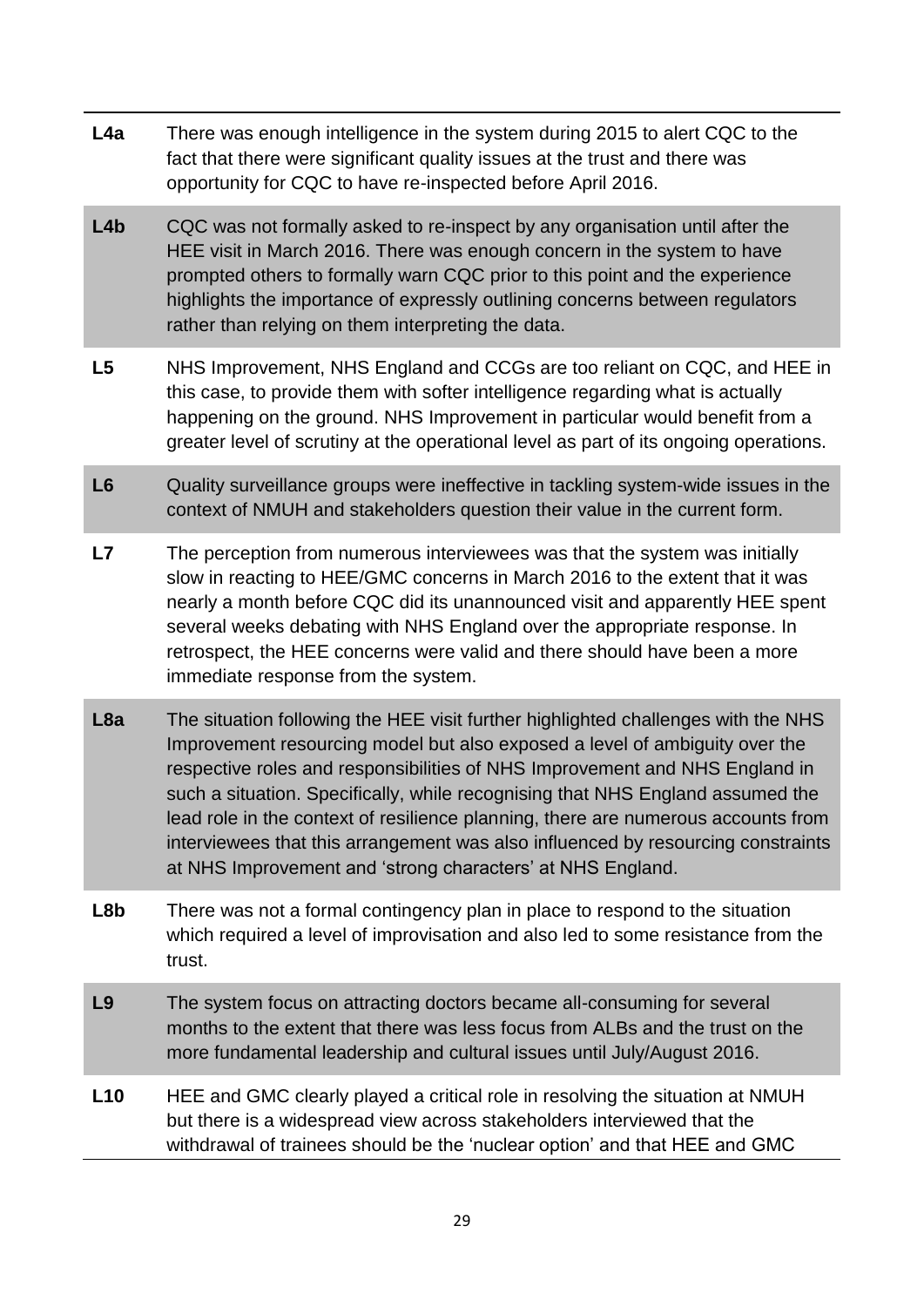need to work in a more collaborative and supportive manner with trusts and other regulators long before reaching this point.

- L11 Expectations placed on HCCG<sup>22</sup> by NHS England were unrealistic under the circumstances and HCCG was forced into a role to compensate for weaknesses at NHS Improvement. HCCG came under a level of criticism undeservedly in our opinion. However, there may be scope in future for the terms of reference for committees such as CQRG<sup>23</sup> to be refined to allow them to take on a more strategic role in identifying and managing situations similar to the one at NMUH.
- **L12** The system response to events led to a positive outcome at NMUH but it is important to recognise that the underlying issues remain and therefore the system should not become complacent as the job is only partially done. Sustainable change will take time and the trust will require ongoing support.

1

<sup>22</sup> Haringey Clinical Commissioning Group.

<sup>&</sup>lt;sup>23</sup> Clinical quality review group.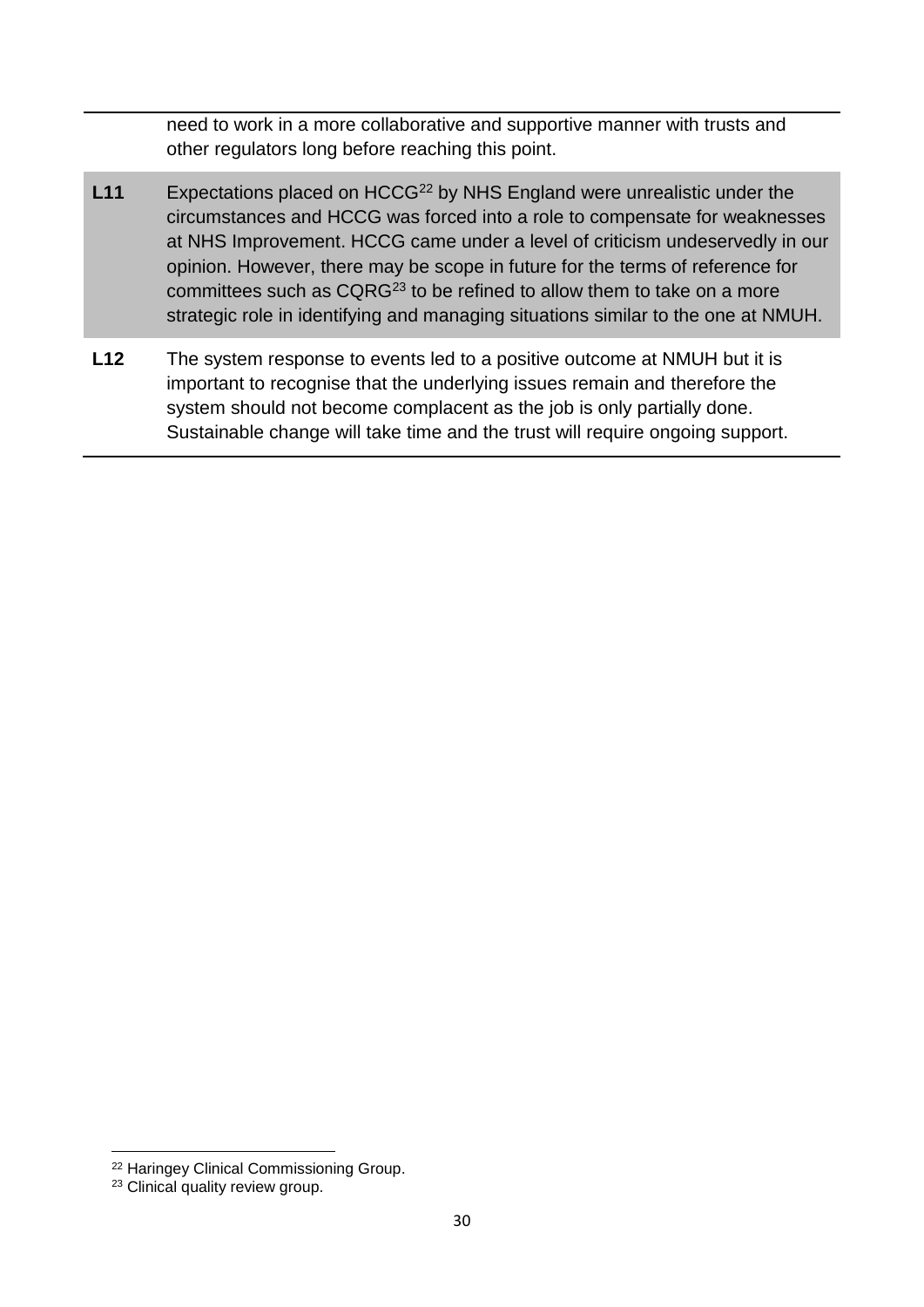# <span id="page-30-0"></span>**Appendix 2 – Recommendations from the learning review report**

| <b>Ref</b>     | <b>Recommendation</b>                                                                                                                                                                                                                                                                                                                                                                            |
|----------------|--------------------------------------------------------------------------------------------------------------------------------------------------------------------------------------------------------------------------------------------------------------------------------------------------------------------------------------------------------------------------------------------------|
| R <sub>1</sub> | NHS Improvement should reflect on whether its current resourcing model<br>provides sufficient coverage to tackle structural issues at some of the more<br>challenged trusts, specifically based on its experience at NMUH from around<br>August 2015 to March 2016.                                                                                                                              |
| R <sub>2</sub> | The system should reflect on whether it has the right balance between<br>support and assurance post the review period and whether the environment<br>incentivises failing trusts to be open and honest about their circumstances.                                                                                                                                                                |
| R <sub>3</sub> | The system should consider the appointment of independent chairs for cross-<br>system forums to ensure that the outcome is based on the available<br>information and not influenced by pressures facing individuals and their<br>respective organisations.                                                                                                                                       |
| R4             | The risk summit design needs to be addressed as a priority as it proved to be<br>ineffective in tackling the underlying issues at NMUH.                                                                                                                                                                                                                                                          |
| R <sub>5</sub> | HEE and GMC intelligence and post-review actions should form an integral<br>part of intelligence monitoring by CQC and NHS Improvement, and concerns<br>should be given the same prominence as from other regulators and ALBs.                                                                                                                                                                   |
| R <sub>6</sub> | HEE should consider mechanisms for proactively raising the levels of<br>awareness around its reports with other ALBs and making them more<br>accessible through improved website navigation.                                                                                                                                                                                                     |
| R7             | CQC should reflect on whether its monitoring system was effectively capturing<br>the material intelligence that was in the system during the review period.                                                                                                                                                                                                                                      |
| R <sub>8</sub> | All system stakeholders should recognise there may be a need at times to<br>formally request a re-inspection by CQC when there are fundamental<br>concerns over quality and CQC has not responded directly.                                                                                                                                                                                      |
| R <sub>9</sub> | NHS Improvement should consider whether its current arrangements for<br>monitoring leadership and cultural issues at an operational level provide<br>sufficient insight to potentially identify similar situations to NMUH in the future.<br>Particular consideration should be given to cases where NHS Improvement<br>has material concerns and there has not been a CQC visit for a period of |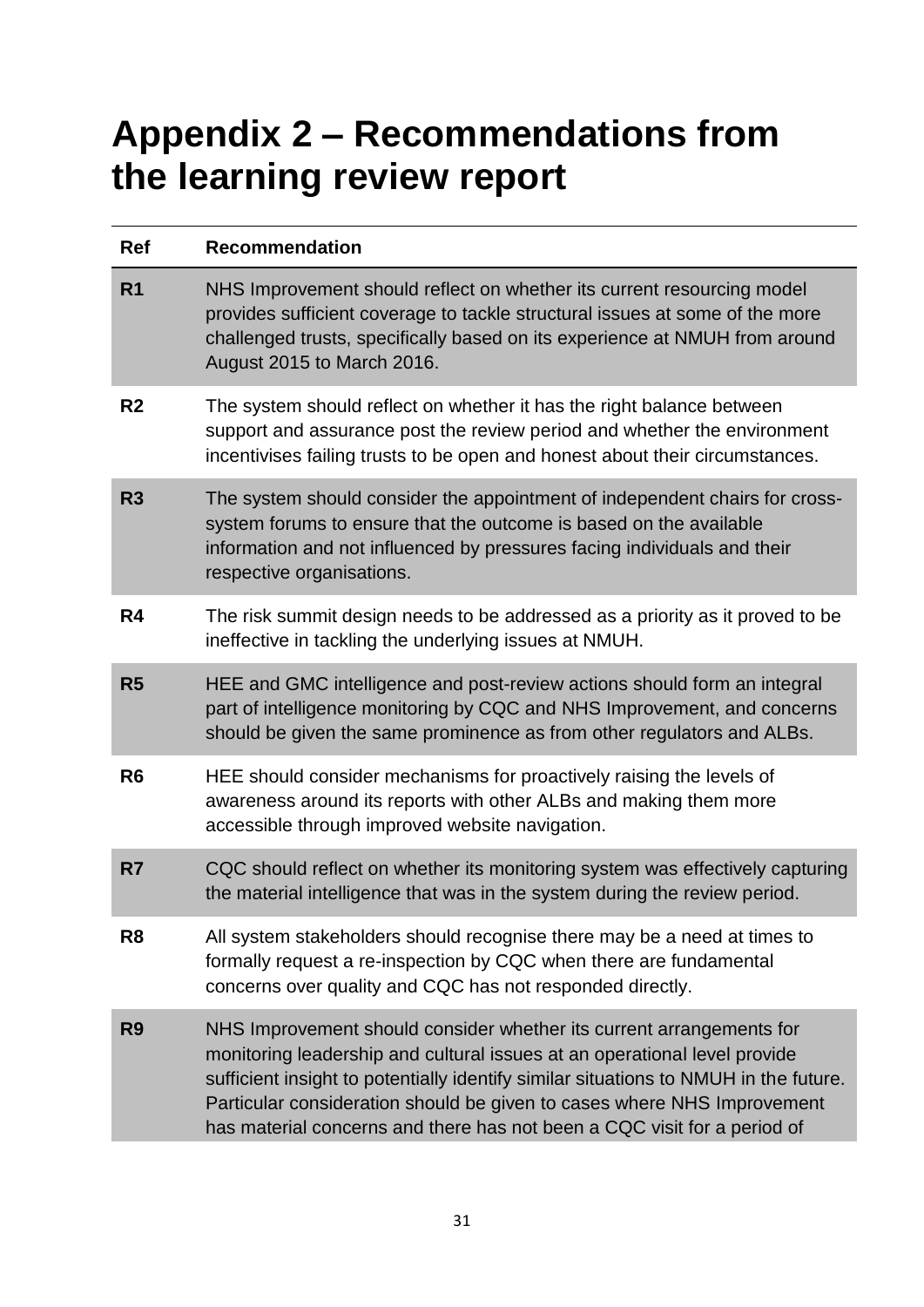|            | time. This should be done in the context of how NHS Improvement could join-<br>up with inspectorates while minimising duplication.                                                                                                                                                                                                                                              |
|------------|---------------------------------------------------------------------------------------------------------------------------------------------------------------------------------------------------------------------------------------------------------------------------------------------------------------------------------------------------------------------------------|
| <b>R10</b> | The system should fundamentally revisit the function and format of quality<br>surveillance groups as they proved to be ineffective in the context of NMUH.                                                                                                                                                                                                                      |
| <b>R11</b> | NHS Improvement and NHS England should consider whether the current<br>resourcing models and contingency planning arrangements would enable a<br>more co-ordinated response from NHS Improvement and NHS England<br>should a 'crisis' situation, similar to that in Spring 2016, arise in future.                                                                               |
| <b>R12</b> | The system should consider how future situations could be managed in a<br>more balanced manner to ensure that single issues are not allowed to distract<br>ALBs and providers from the wider agenda. This should specifically consider<br>the pressures placed on trust leadership teams to provide continuous<br>assurance to multiple external organisations.                 |
| <b>R13</b> | HEE and GMC should reflect on whether their operating models could evolve<br>to be more solutions focused, where the withdrawal of trainees would be the<br>option of last resort.                                                                                                                                                                                              |
| <b>R14</b> | NHS England should reflect on whether expectations regarding the role of<br>CCGs in managing system-wide issues are clearly communicated and<br>understood, particularly their role relative to NHS Improvement. NHS England<br>should also consider the benefit in refining the terms of reference for CQRG <sup>24</sup><br>type committees to enable a more strategic focus. |

**<sup>.</sup>** <sup>24</sup> Clinical quality review group.